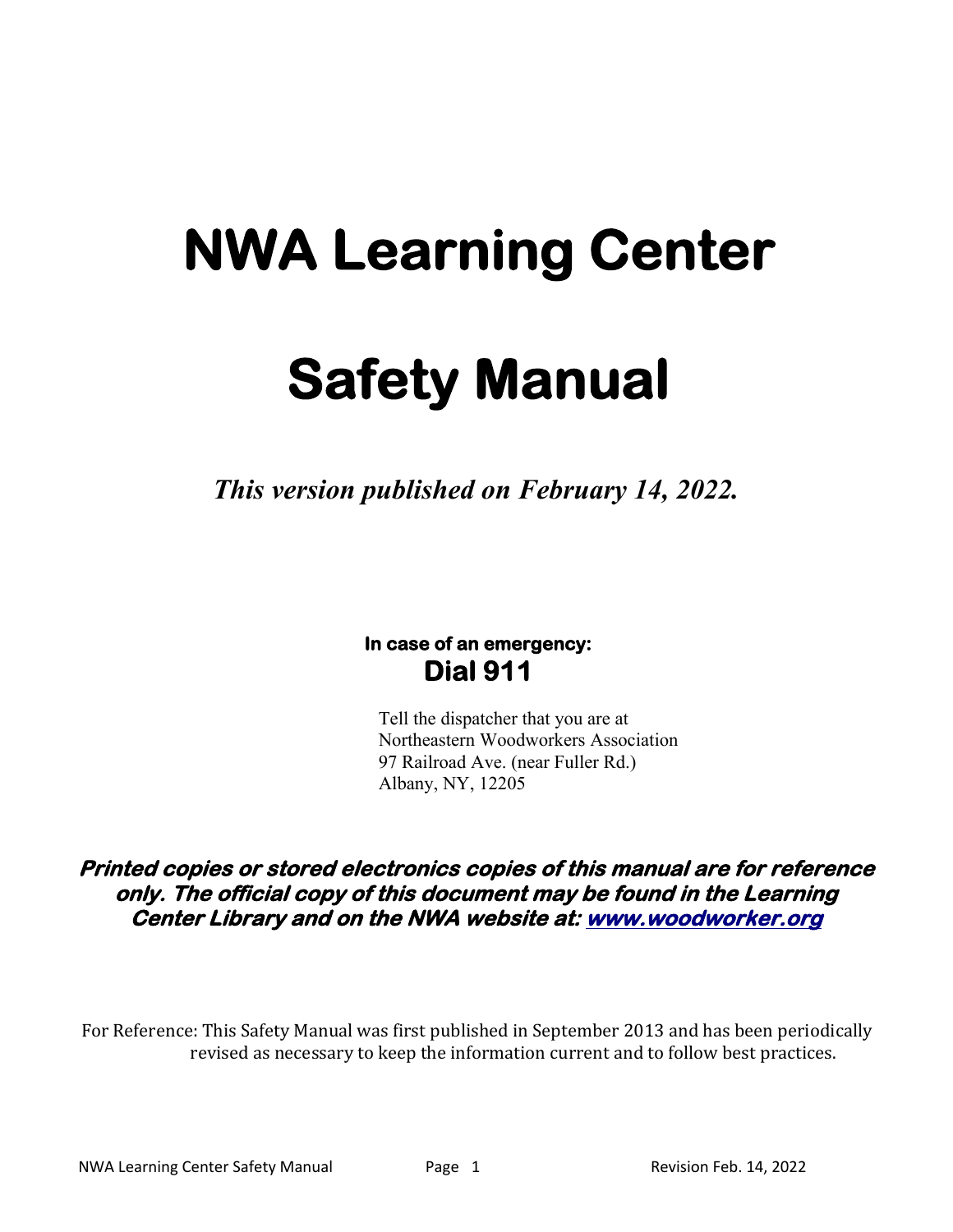# Table of Contents

| 1.0  |                                                                               |
|------|-------------------------------------------------------------------------------|
| 2.0  |                                                                               |
| 3.0  |                                                                               |
| 4.0  |                                                                               |
| 5.0  |                                                                               |
| 6.0  |                                                                               |
| 7.0  |                                                                               |
| 8.0  |                                                                               |
| 9.0  |                                                                               |
| 10.0 |                                                                               |
| 10.1 |                                                                               |
| 11.0 |                                                                               |
| 11.1 |                                                                               |
| 11.2 |                                                                               |
| 12.0 |                                                                               |
| 13.0 |                                                                               |
| 14.0 | Learning Center Specific Requirements This section last revised June, 2019 11 |
| 15.0 |                                                                               |
| 16.0 |                                                                               |
| 17.0 |                                                                               |
| 18.0 |                                                                               |
| 18.1 |                                                                               |
| 19.0 |                                                                               |
| 20.0 |                                                                               |
| 21.0 |                                                                               |
| 22.0 |                                                                               |
| 23.0 |                                                                               |
| 24.0 |                                                                               |
| 25.0 |                                                                               |
| 26.0 |                                                                               |
|      |                                                                               |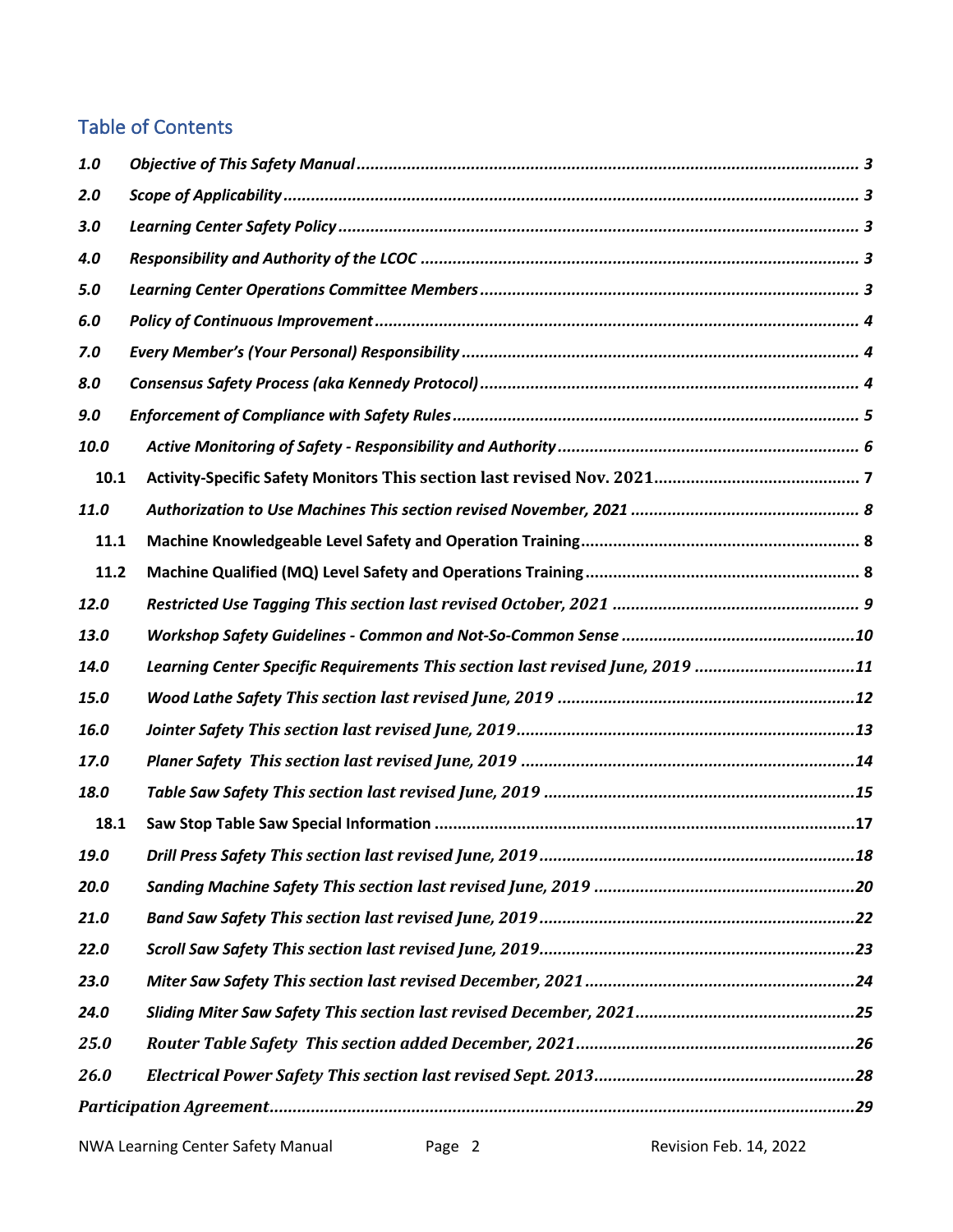# 1.0 Objective of This Safety Manual

The Northeastern Woodworkers Association ("NWA") strives to make our members safer woodworkers through education, shared experiences, and adherence to safe practices. The purpose of this Manual is to document the Safety Policy of the NWA Learning Center and to define safety practices that govern woodworking activities at this facility.

# 2.0 Scope of Applicability

This Manual applies to woodworking activities in the Herm Finkbeiner Education Center (the "Learning Center" or "the shop"). It is shared with other groups within the NWA, including our Chapters and Special Interest Groups ("SIGs"), to foster safety in their woodworking activities as well.

# 3.0 Learning Center Safety Policy

It is our policy to place safety as our first priority. The Learning Center Operations Committee (the "LCOC") has approved safety regulations and policies including this Manual.

# 4.0 Responsibility and Authority of the LCOC

It is the responsibility of the LCOC to implement Safety Practices and Regulations, maintain this Manual, and to implement policy established by the NWA Board of Directors (the "Board"). Further, it is the intent of the LCOC to communicate safety information throughout the organization and to work with the SIGs, Chapters, and leaders of NWA activities to enact safety programs in a practical and cooperative manner. The LCOC will keep the Board informed of safety related matters.

The LCOC will oversee the Machine Qualification Training programs.

# 5.0 Learning Center Operations Committee Members

Please feel free to contact any of the LCOC members with your safety questions, concerns or suggestions. A list of current members is posted in the Learning Center.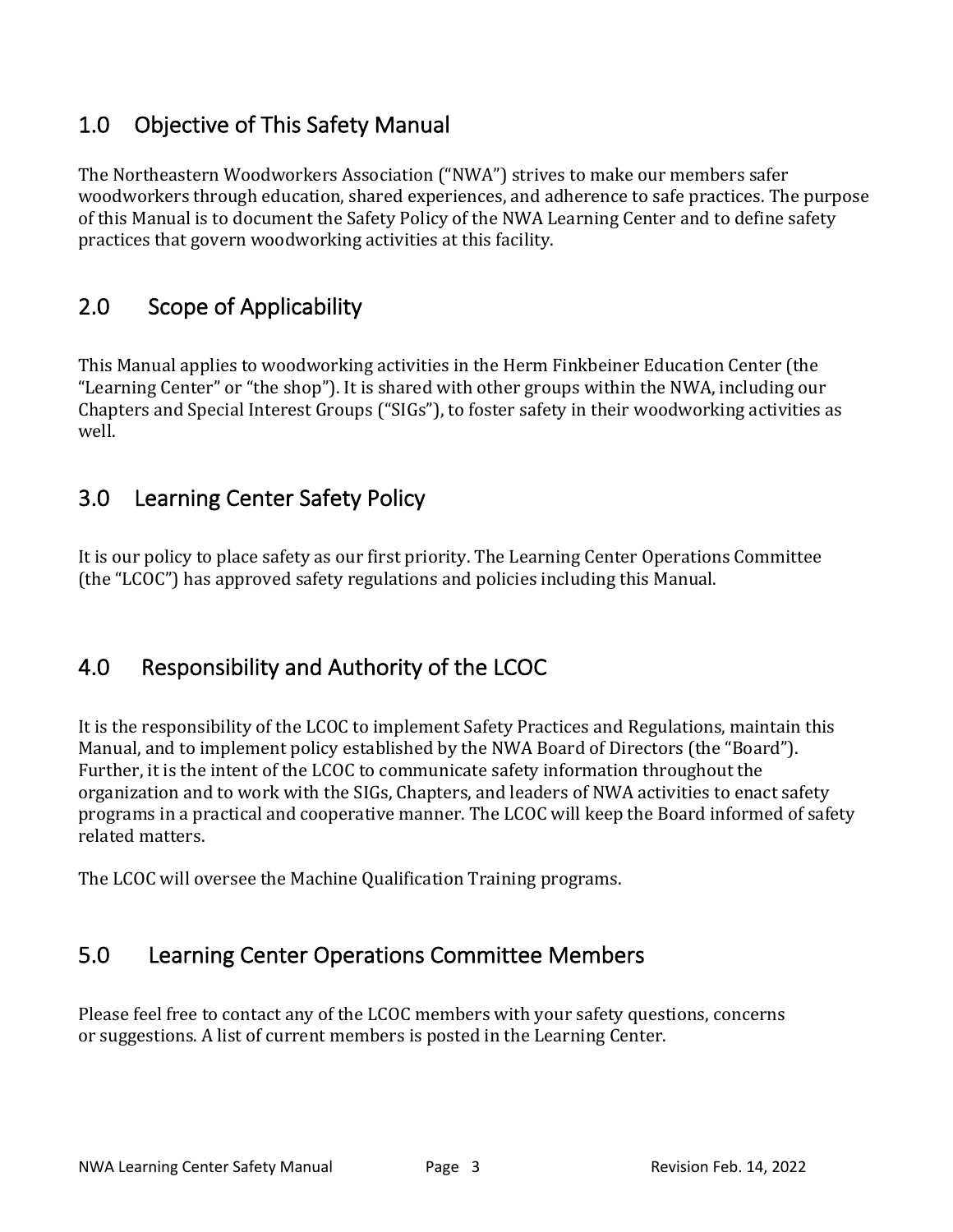# 6.0 Policy of Continuous Improvement

No safety manual will ever be complete. We will strive to continually improve our safety practices and to document what we learn about safety by revising and enhancing this Manual. It is the responsibility of all NWA members to make suggestions to LCOC members so that these suggestions can be discussed, implemented, and documented. A Learning Center Operations Committee Member List is included in this Manual

# 7.0 Every Member's (Your Personal) Responsibility

You are responsible for your own safety, first and foremost. You must think through your intended actions beforehand and ask yourself: "Is what I am about to do safe?" If you are unsure or uncomfortable about an intended action or situation, don't do it. If you have a safety related question, then ask it before you proceed. If you see a situation or an action that is unsafe, you have an obligation to speak up and express your concern. Please read the next section of this Manual: "Consensus Safety Process".

You must read this Manual and if you do not understand something, ask. You agree to abide by the NWA's Safety Policy, Regulations and best practices and always work in a safe manner to the best of your ability. You agree to respect and abide by the decisions and directions of the NWA's Safety Monitors and leaders of woodworking sessions in which you participate.

Prior to participating in activities in the Learning Center, you must sign the Participation Agreement which provides, in part, an acknowledgement that you have been given a copy of this Manual and/or that you can access it on the NWA website: www.woodworker.org.

# 8.0 Consensus Safety Process (aka Kennedy Protocol)

If you see a situation or an action that is unsafe, the NWA would like you to consider the following:

NWA experience in earlier occupied shops has taught us that everyone's level of expertise with safety is NOT equivalent and we have developed a means of employing the combined safety experience and judgment of everyone in the shop at any given time. This is how it works.

If YOU (this means ANYONE) see another NWA member doing anything that you think might be unsafe, NWA wants you to know YOU have the AUTHORITY and the RESPONSIBILITY to intervene.

First and foremost, stop the event. If there is still a question about the safety after discussing it with the members involved, bring the situation to the attention of everyone in the shop. The combined wisdom of those present will determine the relative safety of the action in question.

NWA Learning Center Safety Manual Page 4 Revision Feb. 14, 2022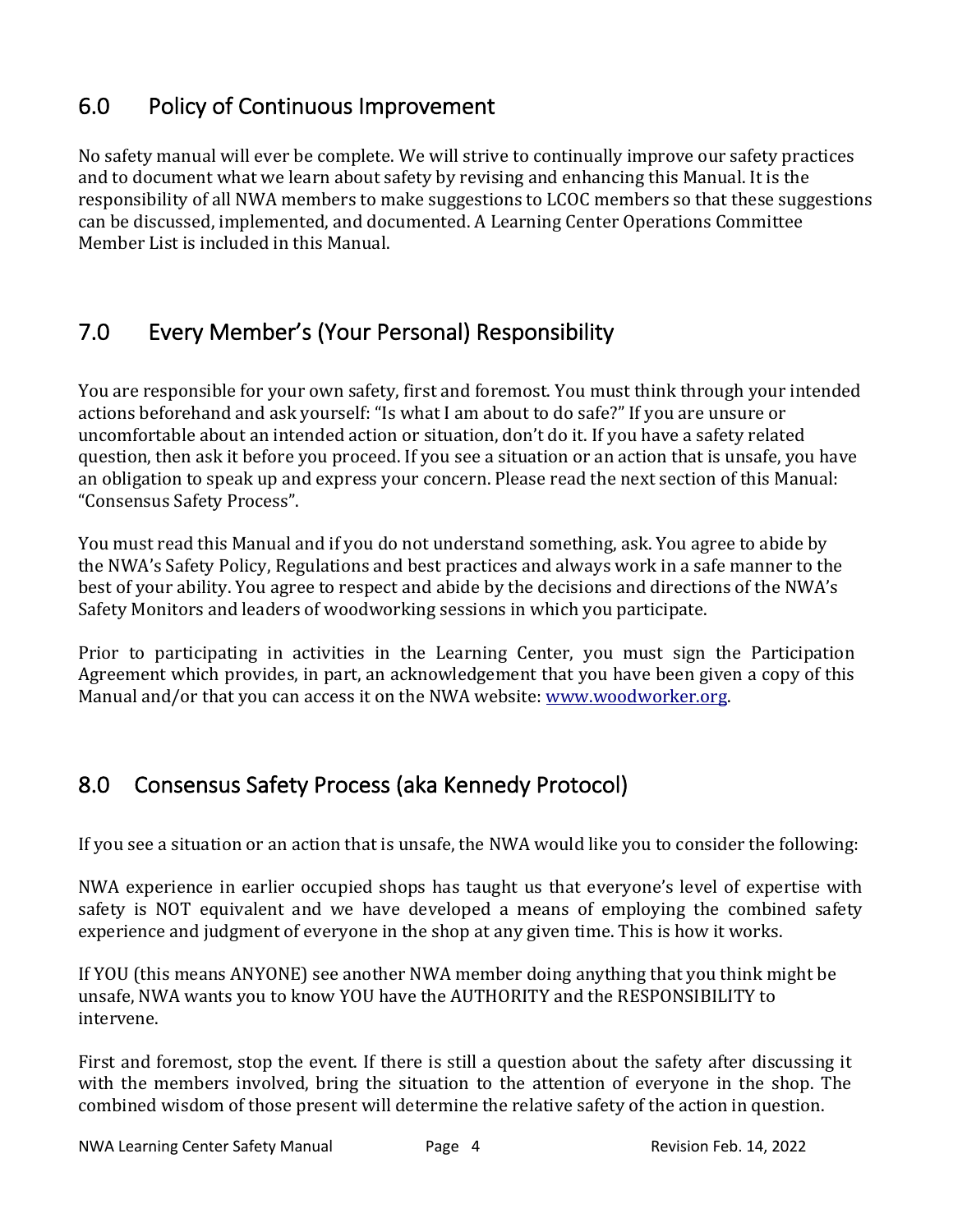Obviously, there will be times where consensus will determine the action to be unsafe and there will also be times where consensus will find the action to be considered safe.

The outcome of this procedure, safe or unsafe, should not be considered a matter of right or wrong (nobody is counting), but rather an indication of one member's concern for the welfare of another. It is far better to be incorrect than to have someone get hurt while you pondered whether to stop and question the procedure.

No judgments should be made regarding the person who was stopped from doing something or the person doing the stopping. The ONLY judgment to be made is whether the action was or was not safe. The outcome sought is one where nobody was hurt and a safety lesson was learned by all present.

If there is not a consensus of everyone present whether the action is safe or not, the action should be aborted and another way found which is considered safe. The original event can be researched further and reported to the group at another time.

The NWA believes this "Consensus" process prevents accidents, and teaches safety.

# 9.0 Enforcement of Compliance with Safety Rules

*This section last revised Sept. 2013*

It is imperative that all members follow the safety practices defined in this Manual at all times. To this end, it is the responsibility of all members to report unsafe actions to the LCOC in a timely manner. The LCOC will review potential unsafe situations and when warranted take actions as defined below. The LCOC Chairperson is responsible for keeping records of disciplinary actions for a period of two years.

Unsafe or non-compliant situations that occurred during a session conducted by a SIG, or NWA committee will be brought to the attention of the leadership of that organization for corrective action.

### Actions taken by the LCOC in regard to non-compliant members:

First offense: A verbal warning and counseling on relevant safe practices.

Second offense within a two-year period:

A written warning and notification to the leadership of any involved SIG.

Third offense within a two-year period:

A report of the matter will be made by the LCOC to the NWA Board with a recommendation for action.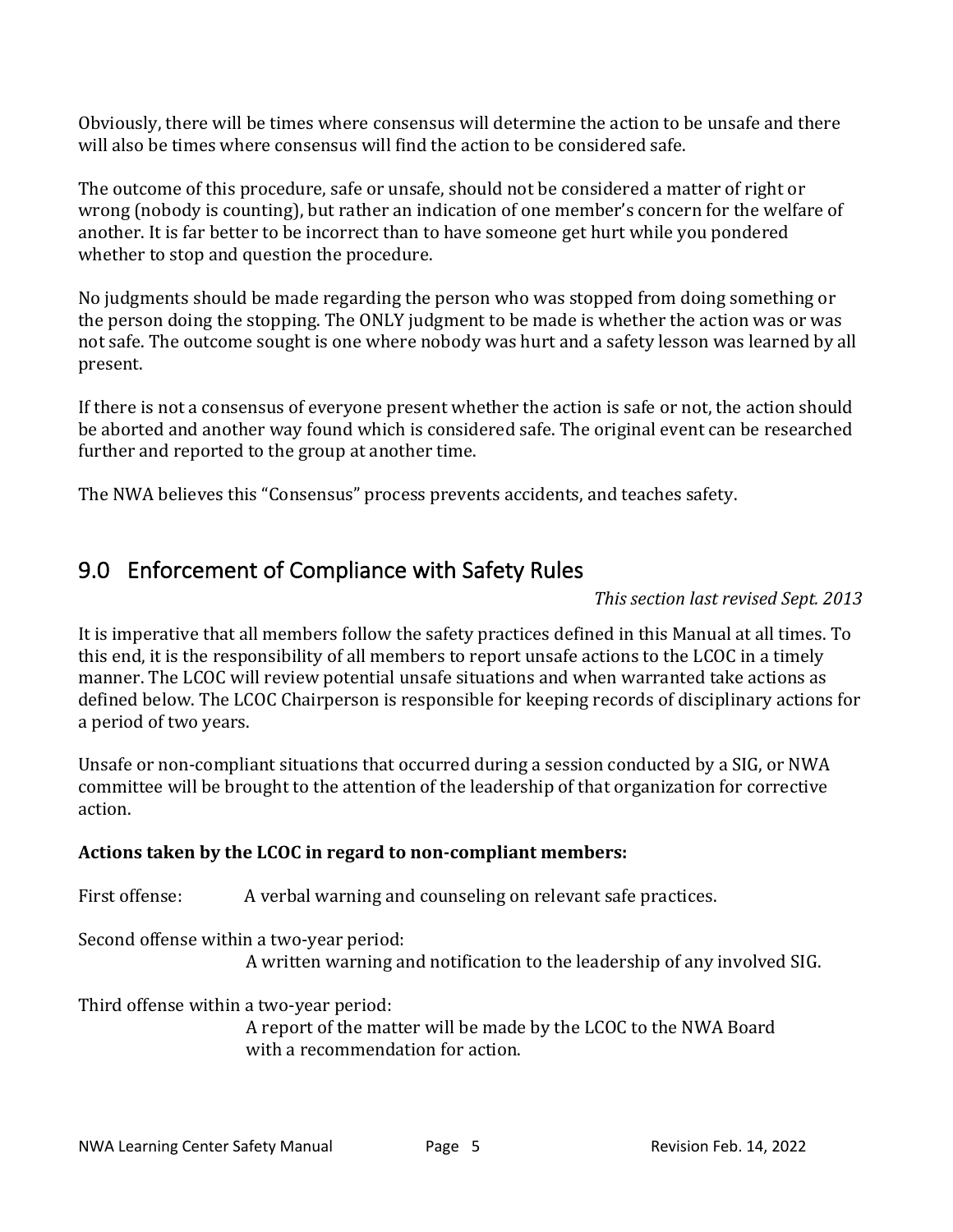# 10.0 Active Monitoring of Safety - Responsibility and Authority

*This section last revised Nov. 2021*

The safety of the individuals using the Learning Center is of paramount importance to the NWA. With this in mind, the NWA LCOC has enacted this way of actively monitoring that safe practices are being employed during all sessions held in the Learning Center.

In accordance with Section 8.0 of this Safety Manual, every person in the Learning Center has the responsibility to be observant and to engage in our Consensus Safety Process.

There must be a designated Session Leader for each and every session taking place in the Learning Center. All participants in the session in progress must be aware of who that leader is and follow instructions given by the Session Leader.

In order for any machine of a type listed in this safety manual to be used, a Machine Qualified person must be present in the shop. Any machine that does not have a Machine Qualified person present in the shop is "off limits" and must not be used during that shop session.

The primary role of the Session Leader (with the assistance of all members present as part of our Consensus Safety Process) is to be aware of what is taking place and to take whatever steps are necessary to keep members out of harm's way.

The designated Session Leader may:

- 1. Find someone who can assist, mentor, or do a task such as running a certain machine for a member or performing a certain procedure for a member.
- 2. Designate a Machine Qualified person to supervise a Machine Knowledgeable member who is using a machine or performing a specific procedure.
- 3. Designate a certain machine or machines as off limits for the session.
- 4. Grant or deny permission to a member to use a certain machine or tool.
- 5. Grant or deny permission to a member to perform a certain procedure.
- 6. Grant access or deny access to a certain area of the shop.
- 7. Ask a member to refrain from using the shop, but to become an observer for the session.
- 8. Asking a member to leave the Learning Center for the duration of the session.

In effect, the NWA bestows on the Session Leader the authority over the NWA members, and the operation of the Learning Center for the session's duration.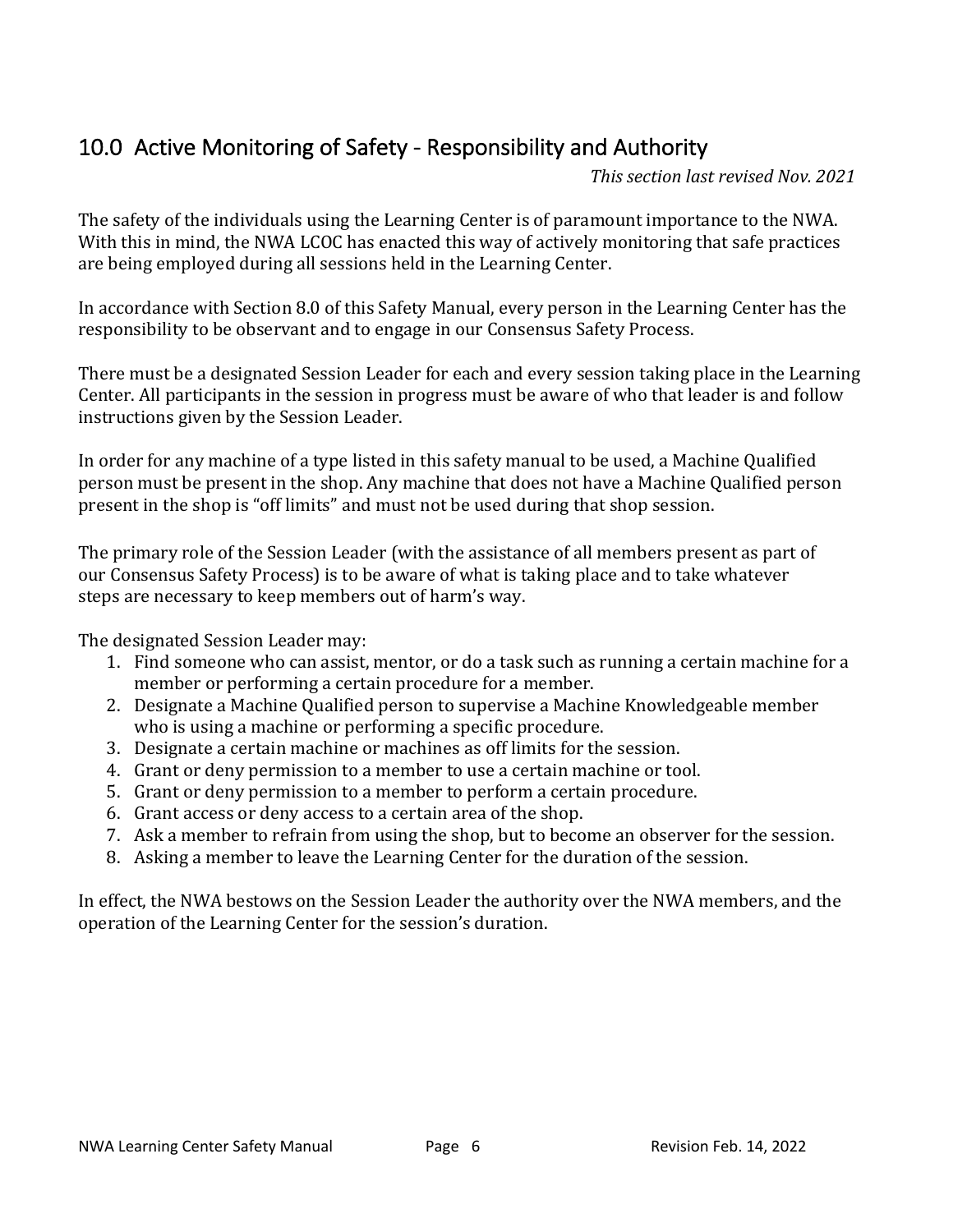# 10.1 Activity-Specific Safety Monitors This section last revised Nov. 2021

Safety Monitors may be appointed for the limited role of performing the duties of a Session Leader for a particular activity of a SIG meeting, organized class, or other special activity. These Activityspecific Safety Monitors will fulfill the responsibilities and have the authority defined in Section 10.0 above. The purpose of Section 10.1 is to ensure safe practices during a session that may be hosted or lead by a non-NWA member or someone who is otherwise not qualified to fulfill the role of a Session Leader as defined above.

The Education Committee must designate a Safety Monitor for any class that will operate machinery or otherwise use tools or materials that may present a safety hazard. This Safety Monitor should be someone other than the instructor so that the instructor may concentrate on his presentation and the assistance of the students.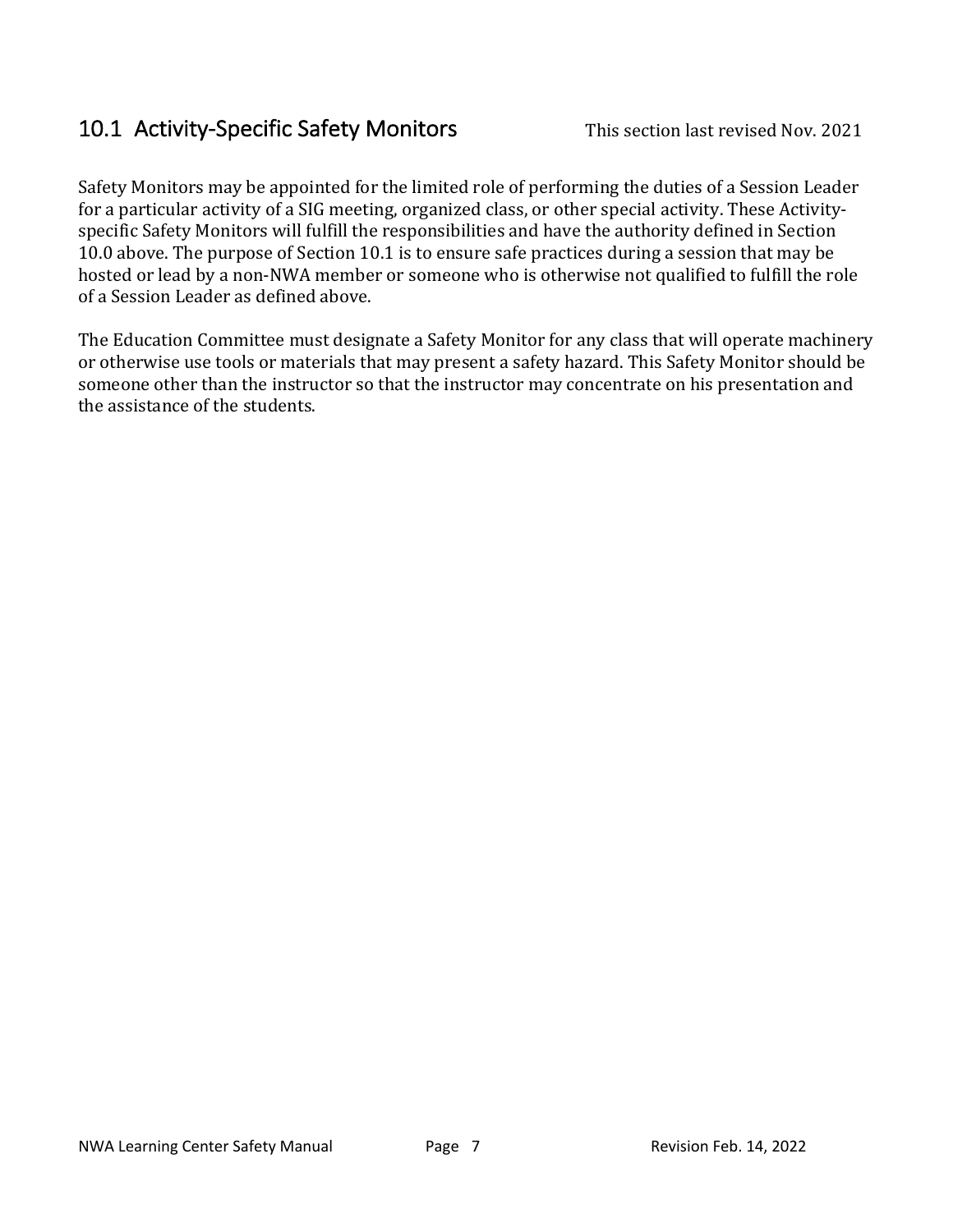# 11.0 Authorization to Use Machines *This section revised November, 2021*

There are three levels of member related authorization to use power equipment in the Learning Center:

- 1. Those who are not yet trained to use a particular piece of power equipment
- 2. A Machine Knowledgeable (MK) Member who can use a particular piece of power equipment, if accompanied by a Machine Qualified  $(MQ)$  Member. See section 11.1.
- 3. A Machine Qualified (MQ) Member who can use a particular piece of power equipment unassisted. See section 11.2.

**ONLY members QUALIFIED on a PARTICULAR Woodworking Machine (Machine Qualified Members) may use a machine unassisted.** Such members are determined by the LCOC and are referred to as **MACHINE QUALIFIED**. Such members are listed and conspicuously posted in the Learning Center.

# 11.1 Machine Knowledgeable Level Safety and Operation Training

*This section revised November, 2021*

All Members MUST attend an MK Level Training Session for EACH Woodworking Machine before they are allowed to use a Machine under the supervision of a Machine Qualified Member. Names of members who have attended an MK Level Training Session for a particular machine are listed and conspicuously posted in the Learning Center.

**Please NOTE: Attending an MK Level Training Session DOES NOT qualify a member to** use a particular machine unless they are supervised by a Machine Qualified Member.

# 11.2 Machine Qualified (MQ) Level Safety and Operations Training

*This section revised December, 2021*

All Members MUST attend an MQ Level Training Session for EACH Woodworking Machine before they are allowed to use that Machine unsupervised. Names of members who have attended an MQ Level Training Session for a particular machine are listed and conspicuously posted in the Learning Center.

Members who believe they have the experience and knowledge to be grandfathered as Machine Qualified (MQ) should contact the LCOC to request an evaluation for possible certification as MQ.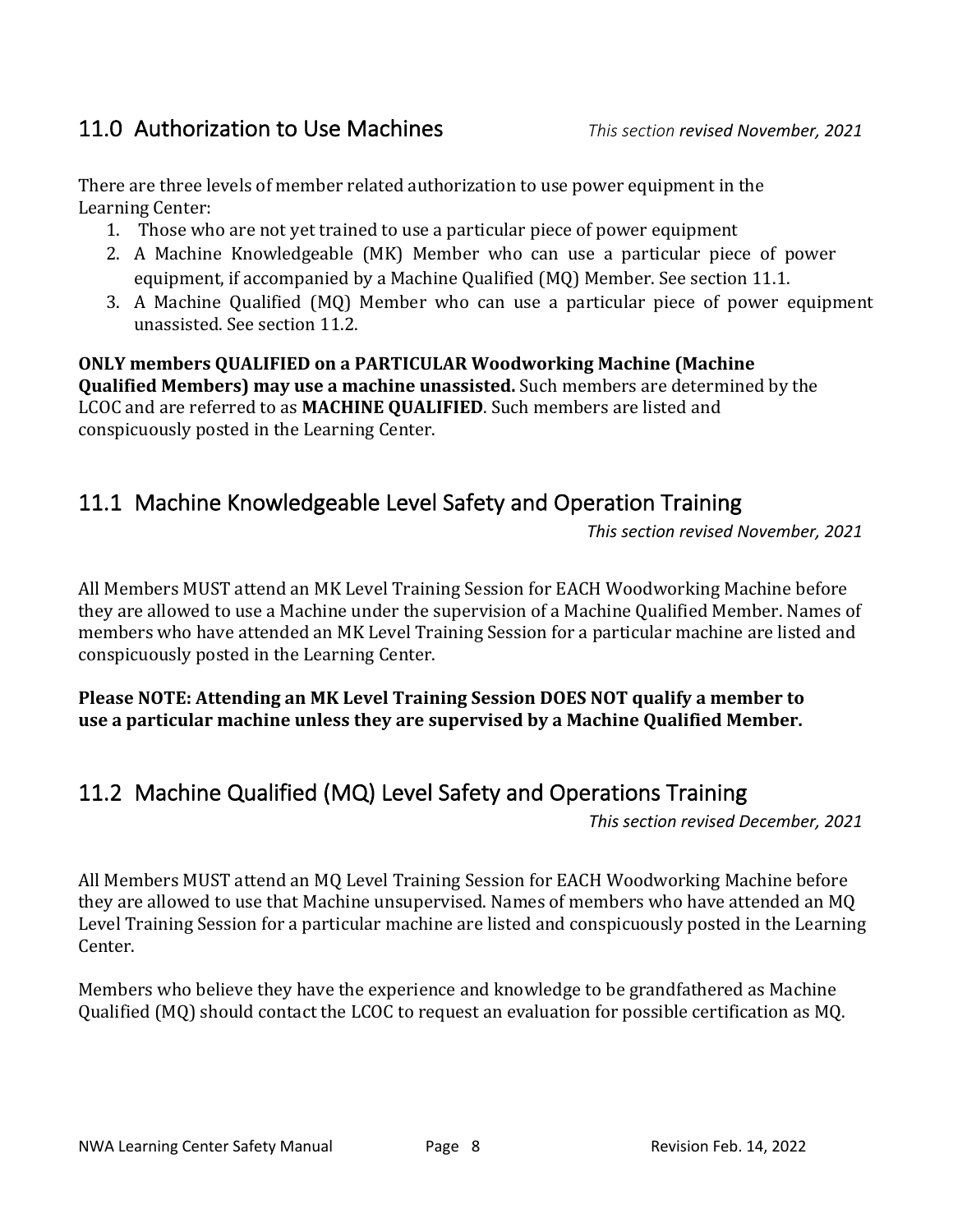# 12.0 Restricted Use Tagging **This section last revised October**, 2021

We use colored tags to alert members when not to use certain machines. These tags are diamond shaped wooden plaques that stand on the machine to prominently issue a warning.

A **red tag** indicates "UNSAFE DO NOT USE". There is an unsafe condition that requires service.

Any member who determines that a machine is unsafe to use is encouraged to red tag it. Please follow the tagging procedure below. Please also alert the LCOC via email or text message of this condition. Corrective action by the person who discovers the unsafe condition is not required but corrective action if possible or a notification to someone who can correct the situation would be appreciated.

# A MACHINE THAT IS RED TAGGED MAY NOT BE USED.

A **yellow tag** indicates that the machine is "IN USE". Do not alter the setup of the machine. (Although a yellow tag does not indicate an unsafe condition, it is included on this page in this Manual merely because it is a logical place to communicate its meaning.)

Yellow tagging is reserved for situations in which a complex setup exists on a machine for an unfinished operation and the members conducting that operation will return to finish the job in a reasonable amount of time. Yellow tagging may not be used if the machine will be needed by a class before the job is completed. You must be granted permission from the Session Leader before you yellow tag a machine. If any of the requirements listed here are not followed, the Session Leader may elect to remove the yellow tag so that others may use the machine.

# **Tagging Procedure**

- 1. Determine that it is appropriate to place a red or yellow tag on a machine. Refer to the conditions described above to make this determination.
- 2. Get the colored plaque (tag) and a correspondingly colored notification tag from their storage location near the battery charging station.
- 3. Fill out a red or yellow notice card. It is important that you include:
	- The date the machine was tagged
	- A description of the problem or situation
	- Your name and contact information (someone may have questions for you)
- 4. Place the notification card on the machine in a place where it will be visible. Place the notification card under the tag (so it will not be lost).



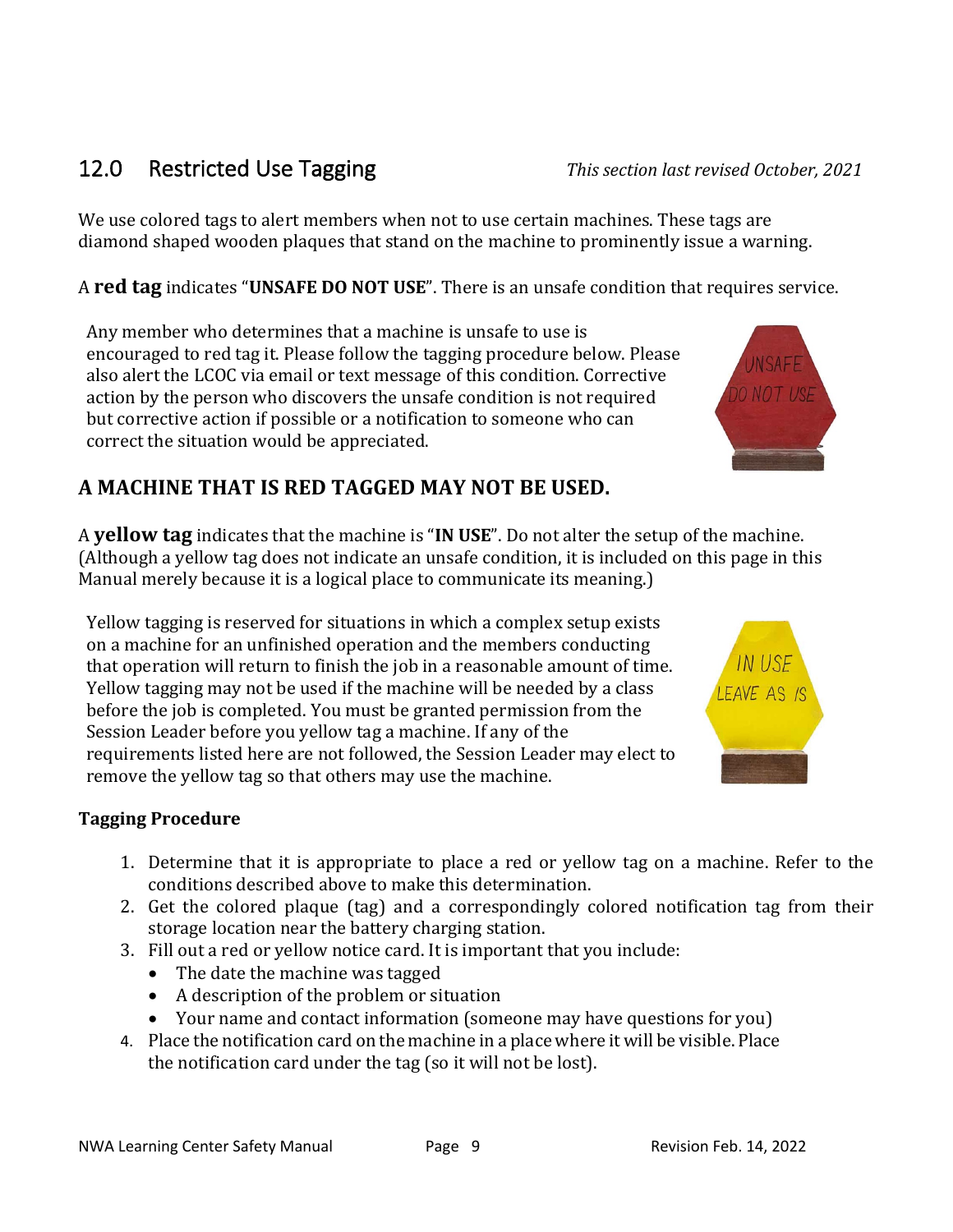# 13.0 Workshop Safety Guidelines - Common and Not-So-Common Sense

- Protective eyewear must be worn in the shop at all times. Even if you are not operating a machine, you will walk by tools and machinery that are being operated by others.
- Hearing protection is recommended in the shop. Elevated noise levels will affect your hearing in the long run. Your brain ignores ambient noise and you may not realize how loud it really is.
- Never wear loose clothing. If a rotating machine snags your clothes, you can get seriously injured. Never wear ties in the shop! Loose hair should be tied back. It's strongly recommended to remove jewelry in the shop as well.
- Open-toed footwear is NOT allowed in the shop!
- Never work alone in a shop. It is an unsafe practice and is a serious violation of LCOC rules.
- This Manual contains wisdom learned by others (sometimes the hard way). Read this Manual and consider what it says. Our life-long habits are not always the safest practices.
- Horseplay will not be tolerated in the shop. No one ever anticipates a resulting accident. Do not distract a machine operator.
- Be considerate of others. A good attitude is the foundation of a safe shop.
- Keep your hands clean. Greasy hands can lose their grip, and contaminants can ruin your work.
- Use the right tool for the job. A misused tool is an accident waiting to happen. Never use a tool that is not sharp or is known to be defective.
- Sharp tools should be carried with the cutting surface down and away from your body. When passing tools to others, present the blunt end or handle of the tool to the recipient.
- Secure your work firmly. A wobbly or loose clamp is worse than no clamp at all. (This is not only a safety rule, but properly clamping work will improve the accuracy of your cuts.)
- Turn off and unplug a machine before making adjustments or performing maintenance. Avoid guides, fences, and tool rests from inadvertently moving into the path of the fast-moving tools.
- Turn off machines when you walk away or turn your back; even for just a second. Accidents happen in a split second and you cannot predict the movements of other people in the shop.
- Do not leave trip hazards. Keep the walkways clear. Clean up spills immediately!
- Flammable materials MUST be stored in our Safety Cabinet for Flammables. Store finishing products and all liquids in proper metal or plastic containers with clearly written identification. Glass jars and bottles pose a breakage risk and may not be used.
- Ask for assistance when doing something new or if you are unsure. We are all here to learn.
- If you see a member engaged in what you believe is an unsafe practice, intervene until the decision regarding safety is determined by discussion or research.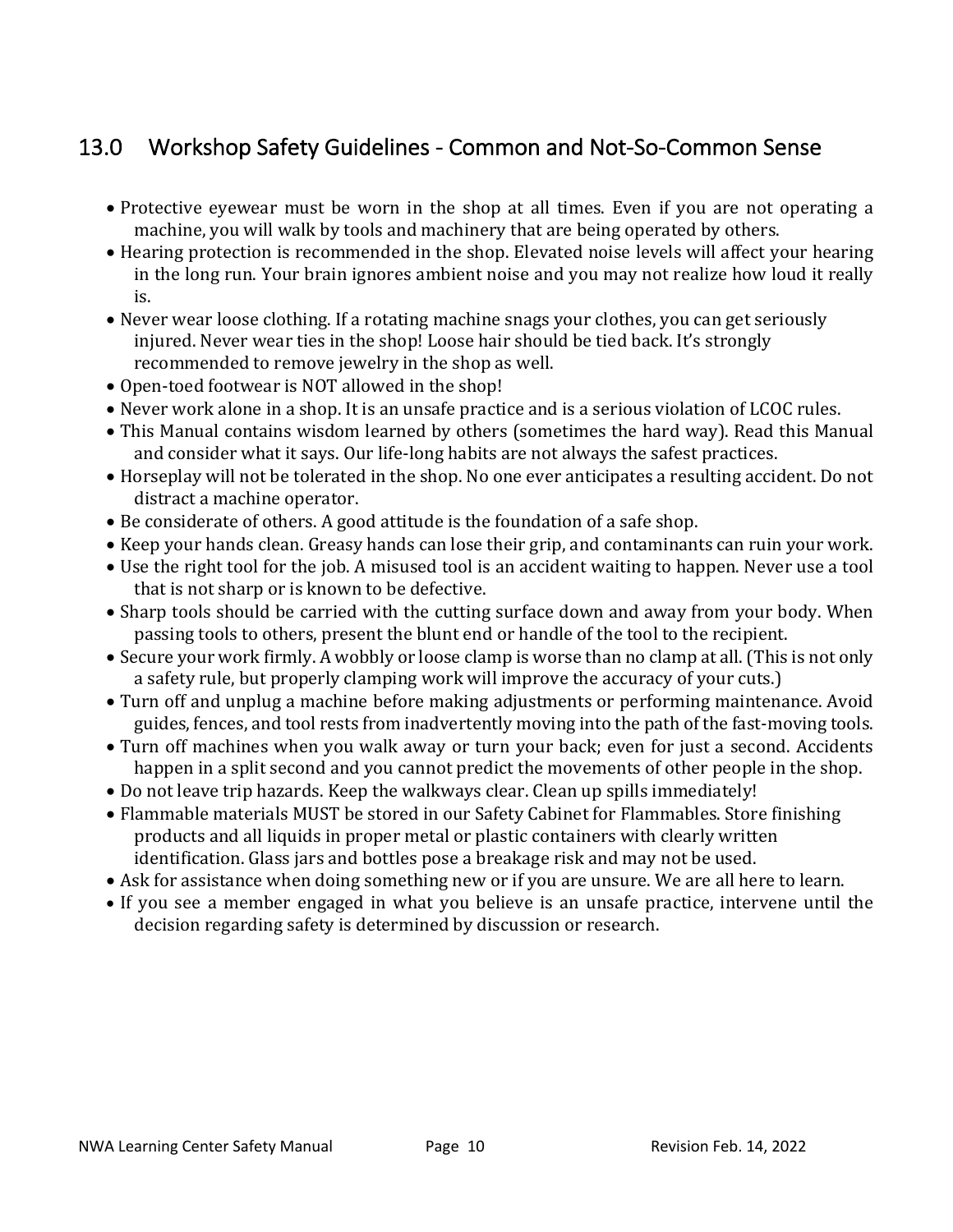# 14.0 Learning Center Specific Requirements *This section last revised June, 2019*

- The Learning Center must be kept clean, organized, and suitable for visitors to this facility at all times and promotes a safe working environment.
- The Learning Center is for organized NWA activities only. A qualified leader must be present during all activities and under no circumstances may anyone work in the facility alone.
- Certain areas of the building are off limits to members of the NWA.
- Aisle lanes must be kept clear.
- At the end of each session, the shop must be clean, trash collected in appropriate barrels, and the facility closed up and locked.
- Do not make holes in the walls, modify the building's structure, perform electrical wiring changes, or work on any building infrastructure without the permission of the LCOC.
- Irregular situations and safety incidents, and safety matters that may compromise the safety of the facility must be brought to the attention of the LCOC.
- All participants of the Learning Center are required to sign our "Participation Agreement" document before participating in activities in the Learning Center. This is mandatory. If you do not sign this document, you are not permitted to participate in activities in the Learning Center. A sample copy of this document may be found at the end of this Manual. See clipboard for use copies.
- All participants in SIG activities and classes held in the Learning Center are required to be members of the NWA. Visitors are permitted to visit and watch SIG operations one or two times prior to joining.

#### • **If an emergency occurs dial 911.**

Don't take chances with anyone's health or well-being. If in doubt, call 911. Have someone wait by the door to direct the responders to the site of the emergency and to answer their questions.

If someone is injured, given medical assistance, or if  $911$  is call, it is required that a Learning Center Accident Report be filled out and left in the LCOC mailbox.

REFER TO "MEDICAL EMERGENCIES" POSTER AT VARIOUS LOCATIONS IN THE SHOP FOR INFORMATION. This information may also be found on the reverse side of the Accident Report form.

The address of the facility is: **Northeastern Woodworkers Association 97 Railroad Avenue Albany, NY 12205**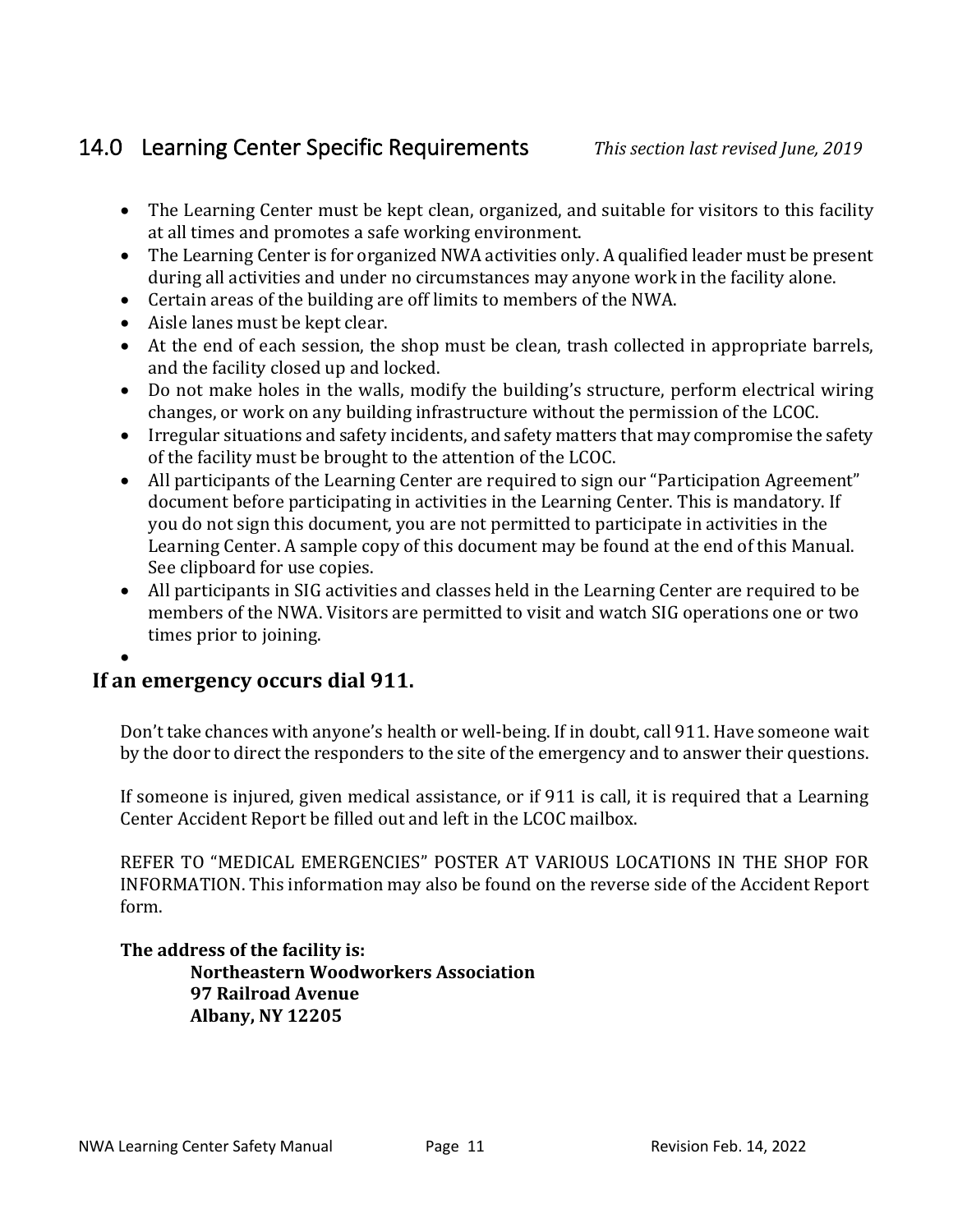- Never wear loose clothing and tie back long hair.
- Wear protective eyewear or a face shield.
- Fasten stock securely between centers. Make sure the tailstock is locked before turning on the power. There is a procedure for this -do you know it?
- Adjust the tool rest as close to the stock as possible. Then revolve the stock by hand to make sure it clears the rest.
- Always stop the lathe before making any adjustments such as changing the position of the tool rest.
- Run all stock at the slowest speed until it is round.
- Hold turning tools firmly in both hands.
- Make sure the stock is firmly fixed in the lathe (between centers, faceplate, or chuck) before turning.
- DO NOT use drywall screws or similar fasteners for faceplate mounting.
- Remove the tool rest when sanding. Avoid serious pinch-point injuries.
- Select turning speed carefully. Large diameters must be turned at the lowest speed. There are charts to provide guidelines—refer to them.
- Wood of poor quality as with knots and splits should not be turned. Glued-up stock should cure the proper amount of time  $-$  at least 24 hours.
- Remove both the spur and live centers when they are not in use.
- Keep the lathe tools sharp.
- Know and follow the rules for each of the basic lathe tools. Know these rules before using a tool.
- Know which turning tool is for what specific cuts and follow these rules.
- If you are not sure of some situation or process, ask someone who knows before proceeding.
- Take a woodturning class! woodturning should NOT be attempted without formal training!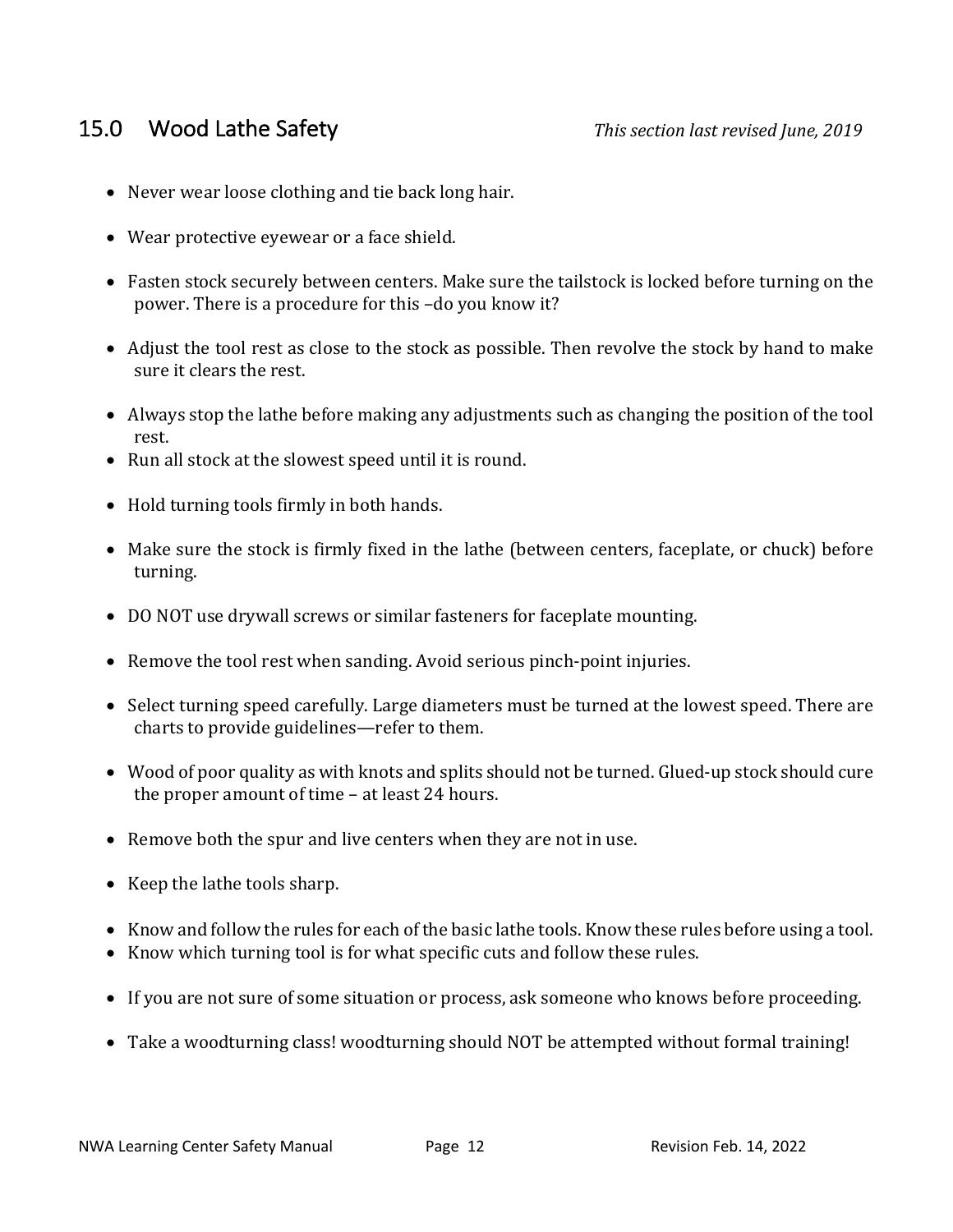- Before turning on the machine, make adjustments for depth of cut on the in-feed table and position of fence.
- Do not adjust out-feed tables or remove the guard.
- The maximum cut is  $1/8$  inch for jointing an edge and  $1/16$  inch for a flat surface.
- Stock must be at least 1/2 inch thick.
- Feed the work so the knives will cut with the grain. Use only new stock that is free of knots, splits, checks and foreign objects.
- Keep your hands away from the cutter-head even though the guard is in position. Maintain at least a 4-inch margin of safety!
- A push block may be used when jointing a flat surface but do not use down pressure on the infeed table. (Only apply down pressure on the out-feed table. This prevents tapered cuts.)
- Do not attempt to joint a board that is less than 12 inches long.

**LCOC** Shop Rule: Do not joint end grain.

- The jointer knives must be sharp. Dull knives will vibrate the stock and may cause a kickback. If you suspect the knives are dull or not properly adjusted, turn off the machine and consult a Safety Monitor or a more experienced member.
- The machine should be "Red Tagged" if not safe for use. Refer to the Safety Tagging page of this Manual.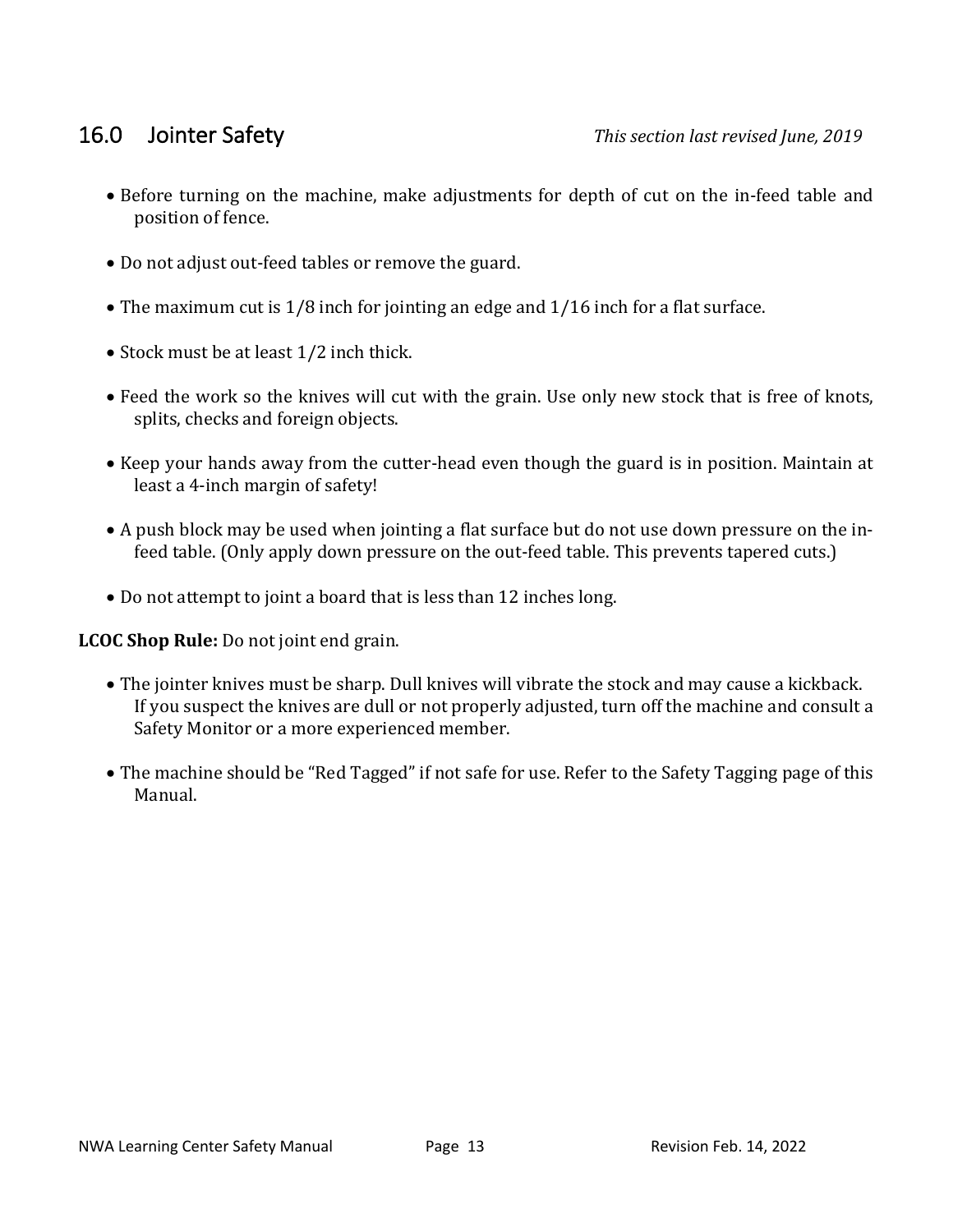- Adjust the machine to the initial thickness of cut before turning on the power.
- Stock should be at least 12 inches long, or several inches longer than the distance between the centers of the feed rolls. In the Learning Center, the minimum stock length is 12 inches on the 13 inch wide Dewalt Planer, and 15 inches long on the 15 inch wide Delta Planer.
- •
- Surface only new lumber that is free of loose knots and serious defects as well as foreign objects.
- Plane with the grain, or at a slight angle to the grain. Never attempt to plane cross grain.
- Stand to one side of the work being fed through the machine.
- Do not look into the throat of the planer while it is running.
- Do not feed stock of different thicknesses side by side through the machine.
- Handle and hold the stock only in an area beyond the ends of the table.
- If the machine is not working properly, shut off the power at once and inform the Safety Monitor or a more experienced member. The machine should be "Red Tagged" if not safe for use. Refer to the Safety Tagging page of this Manual.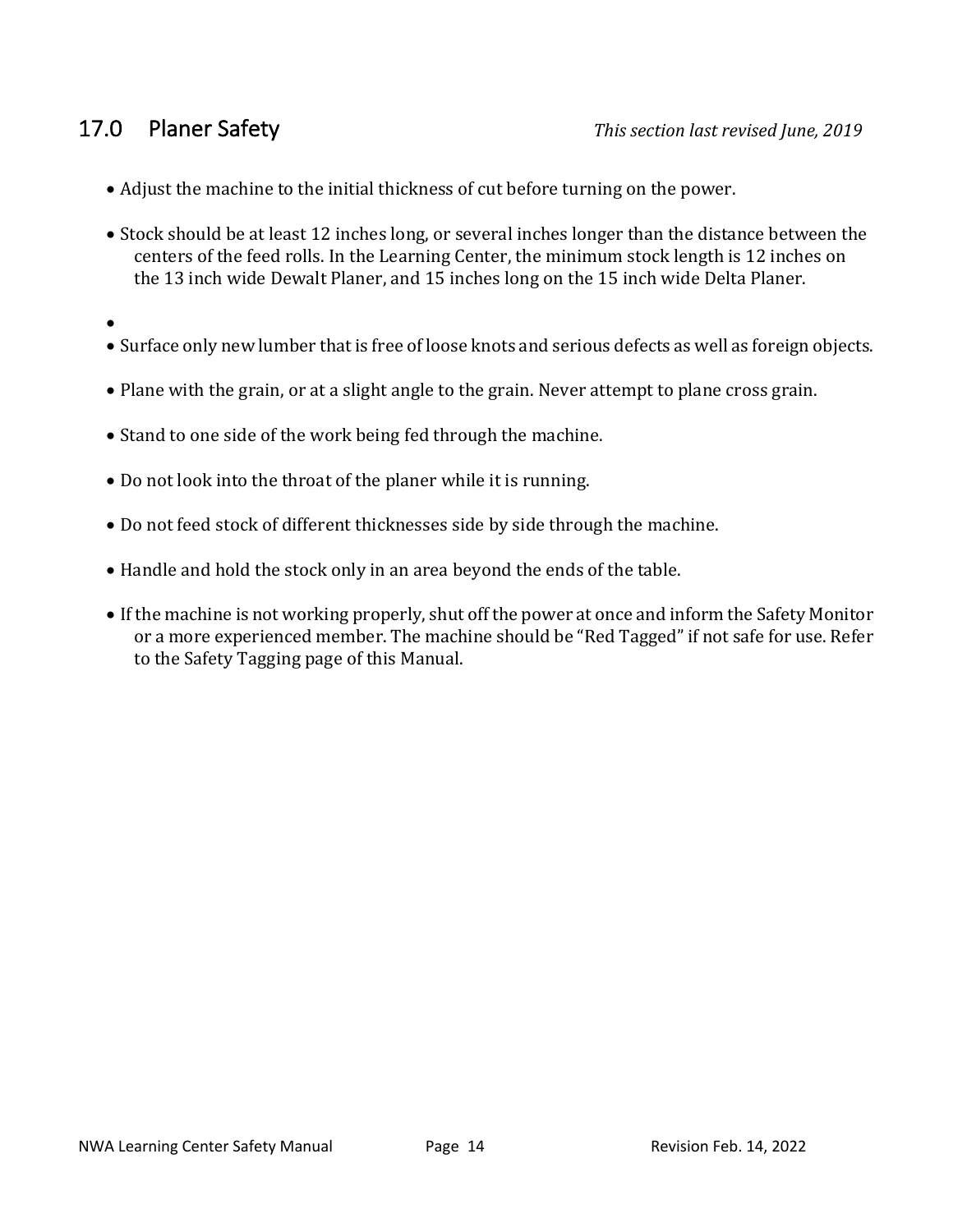- Always wear eye protection.
- Turn off the Master Switch on the wall when changing the blade or for machine adjustments and maintenance.
- Be certain the blade is sharp and the right one for your work.
- The saw is equipped with a guard and a splitter (or riving knife). Be sure to use them; the guard keeps chips from flying and protects fingers; the splitter helps to prevent kickback (flying wood).
- Know where the on/off switch is located and that you can reach it at all times.
- Be sure to clear the saw and floor of any scraps, cutoffs, and dust. Do not leave any tools or wood on the cutting side of the fences except for the work piece.
- Do not leave the machine running when not attended.
- For through cuts, set the blade to extend  $\frac{1}{4}$ " above stock.
- Stand to the left side of the operating blade (out of the kickback zone) and do not reach across the blade.
- Do not attempt to saw small pieces of wood that cannot be adequately guided by the miter gauge, rip fence and/or a push stick.
- Stock should be surfaced (i.e. flat and free of twist) with at least one edge trued (jointed) before being cut on the saw. The trued edge should be against the fence or miter gauge.
- **Do not free-hand cut.** Always use a rip fence, miter gauge, crosscut sled or other appropriate jig to support the work piece.
- Do not use the miter gauge and rip fence together in a way that traps cutoffs between the blade and the rip fence.
- LCOC Shop Rule: Do not re-saw on the table saw.
- Turn on the dust collection when operating the saw.
- Plan your cuts. Know where the cutoffs will fall, and keep your fingers out of the way.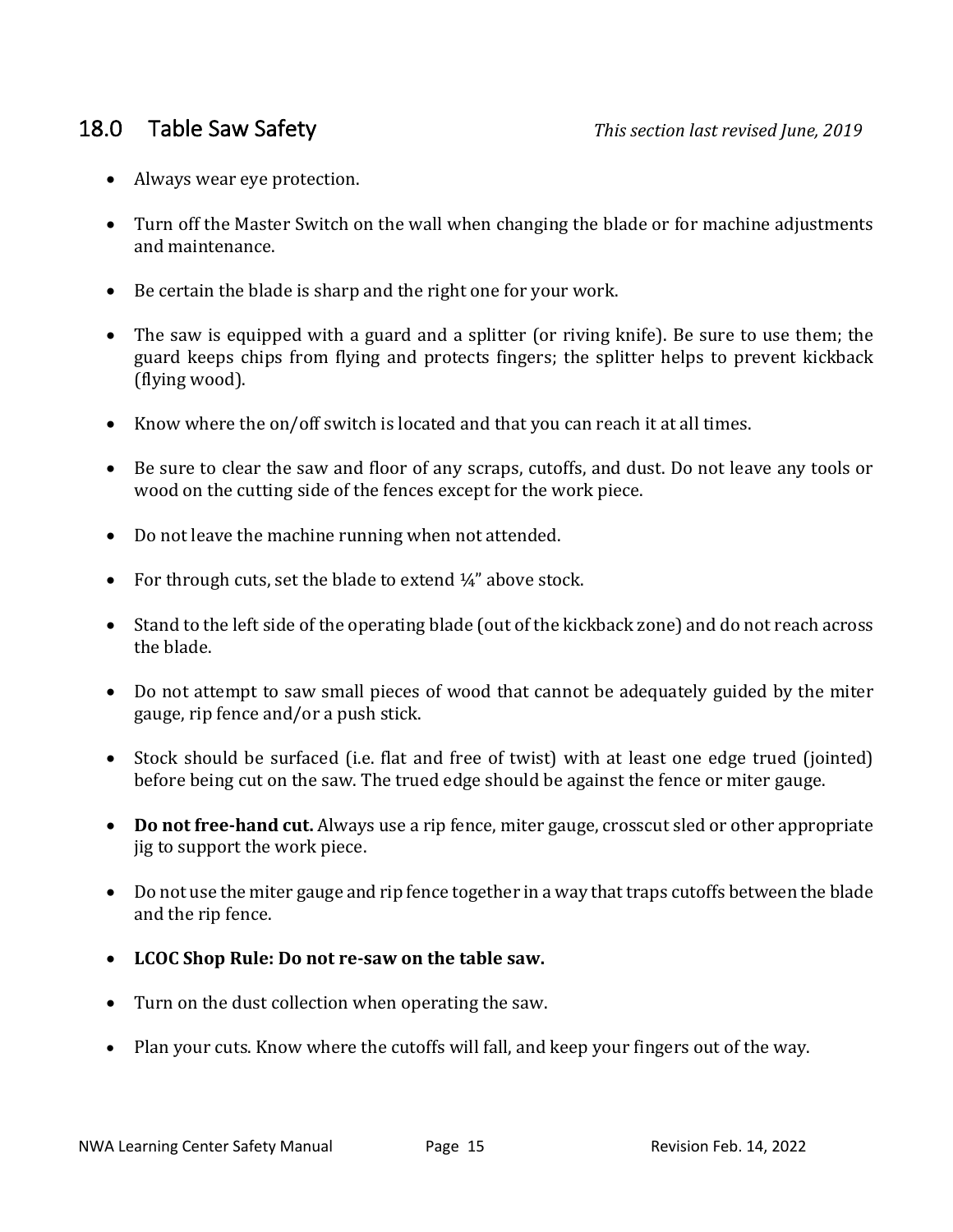# Table Saw Safety (continued)

### **When ripping:**

- Be sure the splitter is in place.
- Use push sticks that provide down pressure, feather boards, and the rip fence.
- The trued edge of the board must be against the fence during the cutting process.
- Do not force the board through the blade.
- Do not reach over the blade and do not remove scrap with either hand.
- Never stand in the kickback zone (directly behind the work piece).
- Support long work. If another member is helping to support the work, they should not push or pull on the stock but only support it. The operator must control the feed and direction of the cut and it is the operator's responsibility to be sure the helper knows their role.

#### **When crosscutting**:

- You must use miter gauge, crosscut sled or appropriate jig. Never free-hand cut.
- Do not remove cutoffs when the saw is running.
- Be sure work is secure. Small pieces should be clamped.
- Keep fingers at least 4 inches from the blade.

#### For dadoes, grooves, and rabbets:

- The blade guard and splitter can be removed for these non-through cuts.
- When the operation is finished, unplug the saw, reinstall the normal blade, and reinstall the splitter and guard.
- When you complete your work, turn off the machine and remain until the blade has stopped. Clear the saw table and area of debris. Dispose of debris in proper containers.

#### **Finally, if you are not comfortable with making a cut, don't do it. Consult a more experienced member to be sure you are using proper precautions and technique.**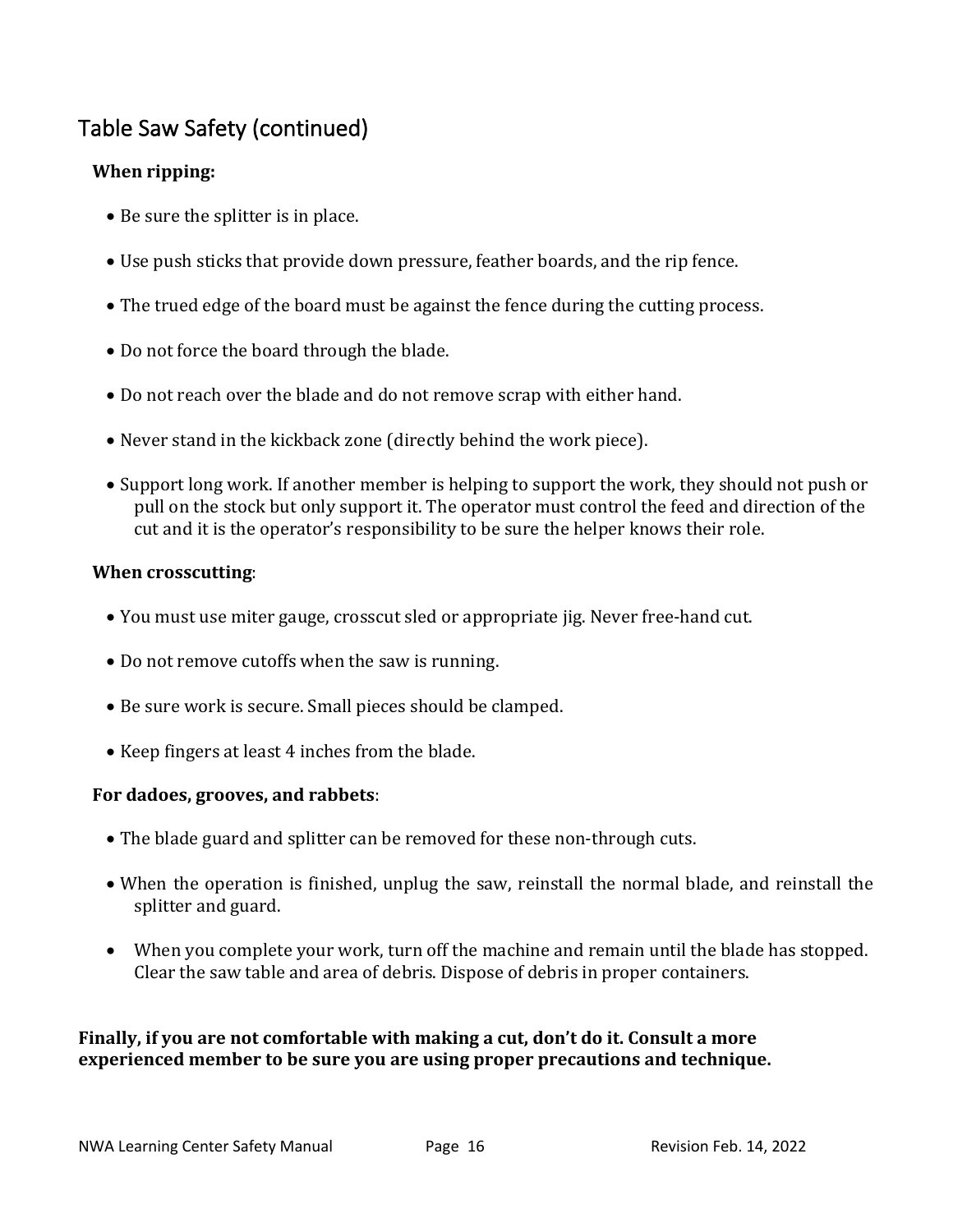# 18.1 SawStop Table Saw Special Information

#### *This section added December, 2021*

The NWA Learning Center uses Saw Stop Table Saws that are equipped with an electronic detectionsystem and a fast-acting brake. In recognition of the fact that our members and others will reference this Safety Manual in their own shops and in other locations that may not have Saw Stop Table Saws, this information that is specific to the Saw Stop Table Saws in the Learning Center has been placed in this special section of this Safety Manual.

- The extra protection provided by the electronic detection system and fast acting blade brake should not be counted on to relieve the need to follow all of the safety practices described in Section 18 above and in other parts of this Safety Manual.
- There is a power disconnect switch for the Table Saws on the wall of the shop. This power shut off is in addition to the power switch provided on the Table Saws. This power switch must be turnedoff when changing the blade braking cartridge, changing the blade, adjusting the machine or performing maintenance.
- The power disconnect switch is equipped with an indicator light. Green indicates that poweris supplied to the saw and that the saw may be turned on. When light is not illuminated, power is off to the saw.
- Do not use wobble-style dado blades, molding cutters, or any single blade smaller that a 10-inch diameter. These blades are not compatible with the Saw Stop braking cartridges.
- Do not cut conductive material (i.e. aluminum, pressure treated lumber or wet wood). Conductive materials will trip the braking cartridge, shut down the table saw, and possibly damage the blade.
- When using a 10" single saw blade, install the single blade brake cartridge.
- When using the stackable dado blades, install the dado blade cartridge.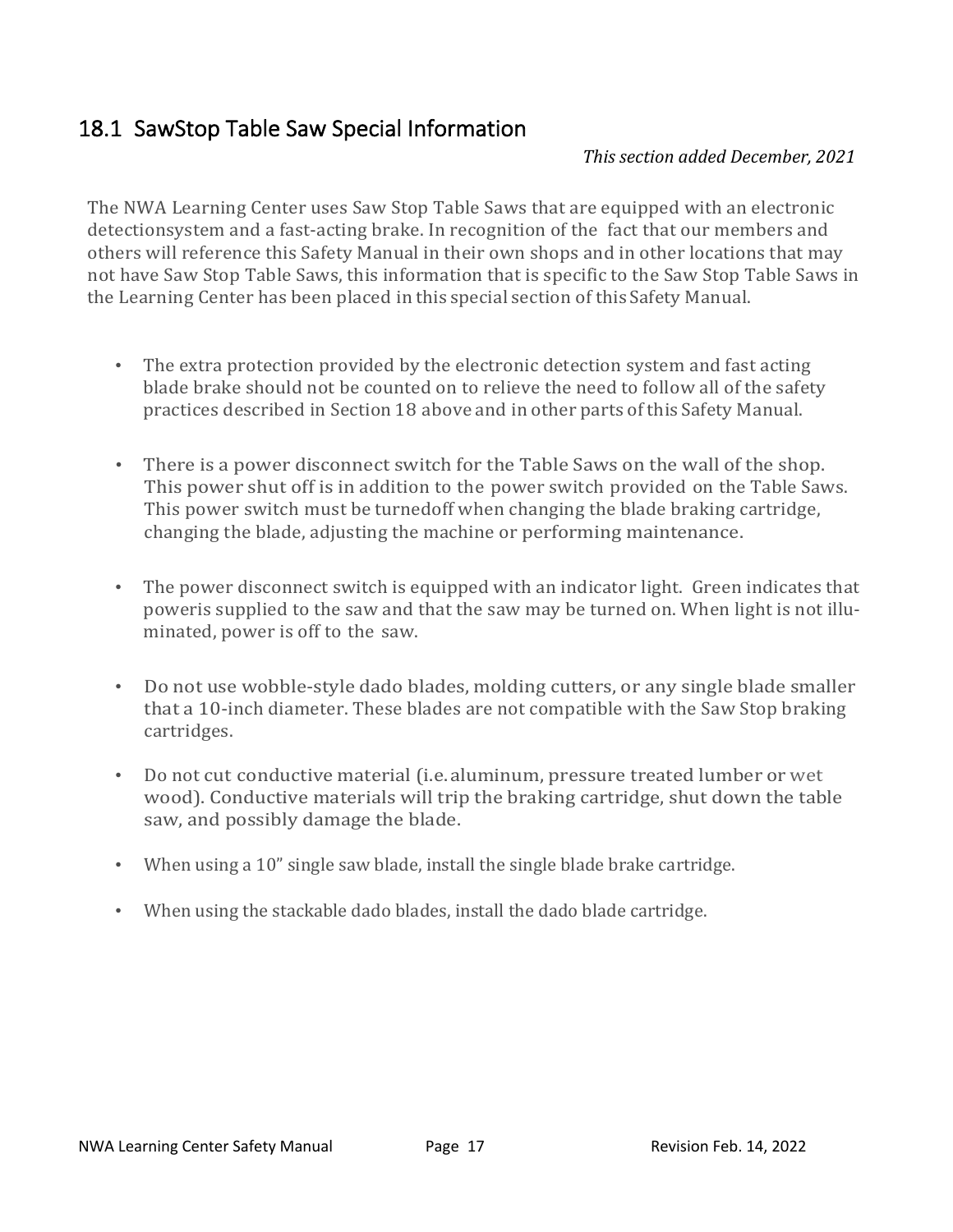- Respect the drill press as a powerful and potentially dangerous rotating machine.
- Maintain a two-foot perimeter clear of people, debris and saw dust.
- Always wear protective eyewear. Chips tend to fly off fast spinning tools.
- Never wear loose fitting clothes and absolutely no gloves, which can catch and cause serious injury.
- Turn off the power before making ANY adjustments.
- Never walk away and leave the drill press (or any other machine) turned on.
- Guards must be on at all times, especially covering pulleys and belts.
- Select the correct speed before you insert the bit. Holes larger than one half  $(1/2)$  inch should be drilled at the lowest speed. Consult a speed chart.
- Center punch the location to be drilled to prevent the drill from wandering. (Note: This is still a good practice when using piloted drills such as brad points and forstner bits.)
- LCOC Shop Rule: Bring the entire drill index to the drill press or hand drill work site. This rule is a working best practice that saves you steps and helps keep our drill indexes full.
- Tighten the chuck fully. If the chuck requires a key, return the chuck key to its holder immediately to prevent it from interfering with the work, being inadvertently left in the chuck and potentially becoming a projectile, and so it will be readily found when needed to remove the drill.
- Clamp the work piece to the table. Avoid work-piece jump.
- Always have a clamp or stop block serve as an anti-rotate stop. Drill bit torque can cause the work piece to break loose and spin creating a dangerous flying object.
- Position the long end of the work piece to the left. If it spins, it will hit the post not you.
- Use a backer board. You will get cleaner holes. The drill press table is not a sacrificial surface.
- Lift the bit periodically to clear the chip. Stop and wait if the drill bit gets hot.
- $\bullet$  If the drill binds, shut off the drill press.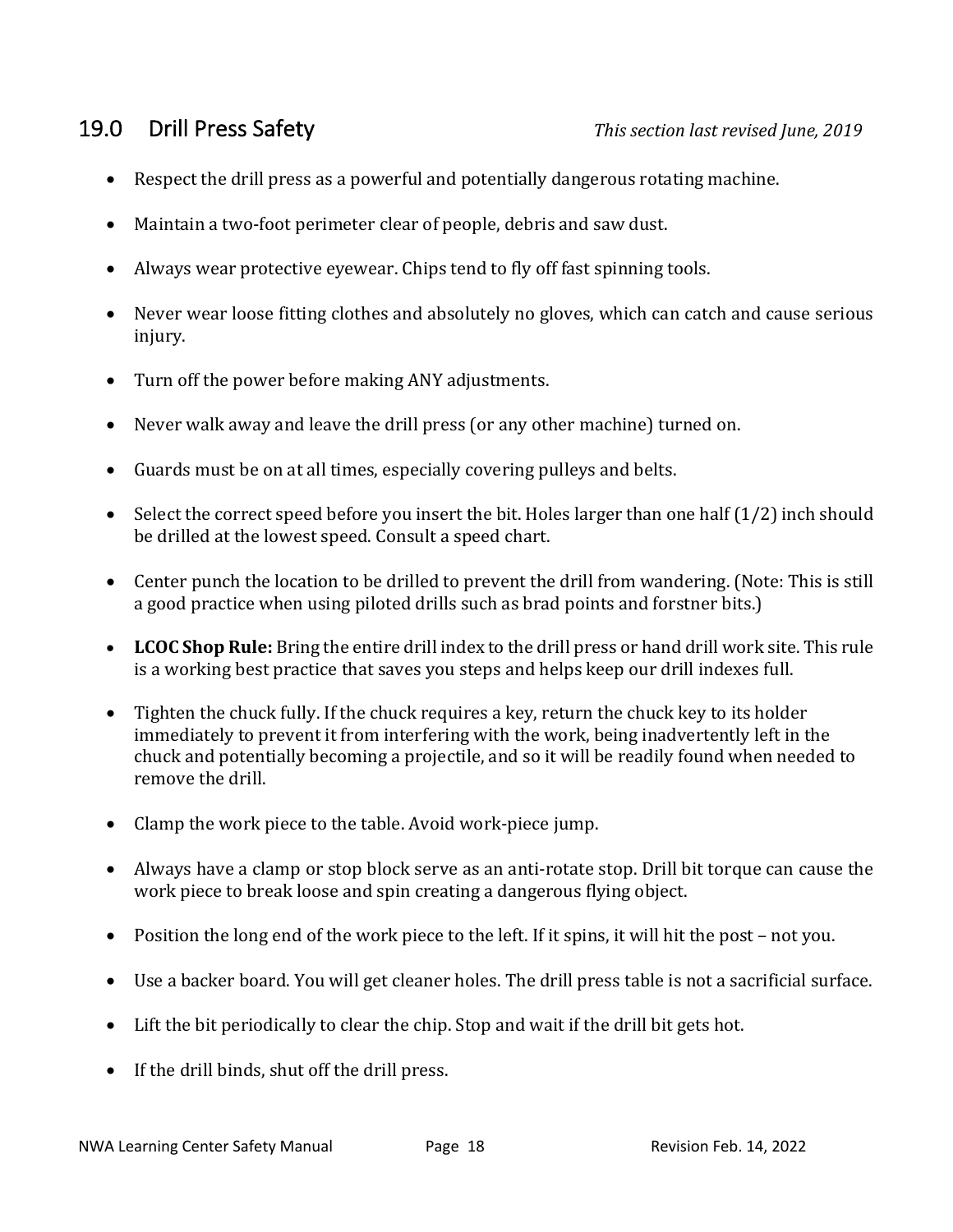# Drill Press Safety (continued)

- Never grab a work-piece that you have lost control of.
- Never reach around or behind a rotating drill bit (or any tool for that matter).
- Never put your hand underneath the piece being drilled. You may end up with a hole in your hand.
- Never stop the spindle with your hand.
- Do not touch the drill bit. It may be hot.
- Do not place the drill against the work before powering up the drill press. The drill could bite into the work and immediately jam.
- Clean the workspace constantly. The quality of your work and safety will improve if you do.
- When drilling large holes with twist drills, drill a small hole first. Then drill successively larger holes.
- LCOC Shop Rule: When drilling holes larger than one inch, a second, qualified, experienced member should check your set up before turning on the drill press, and must be in attendance during the drilling. A secure hold-down and anti-rotate stop block is mandatory for drilling holes larger than one inch.
- Do not perform routing or shaping operations on a drill press. We have better and safer tools for these jobs. Drill presses are not designed to absorb side loads on the quill (rotating shaft).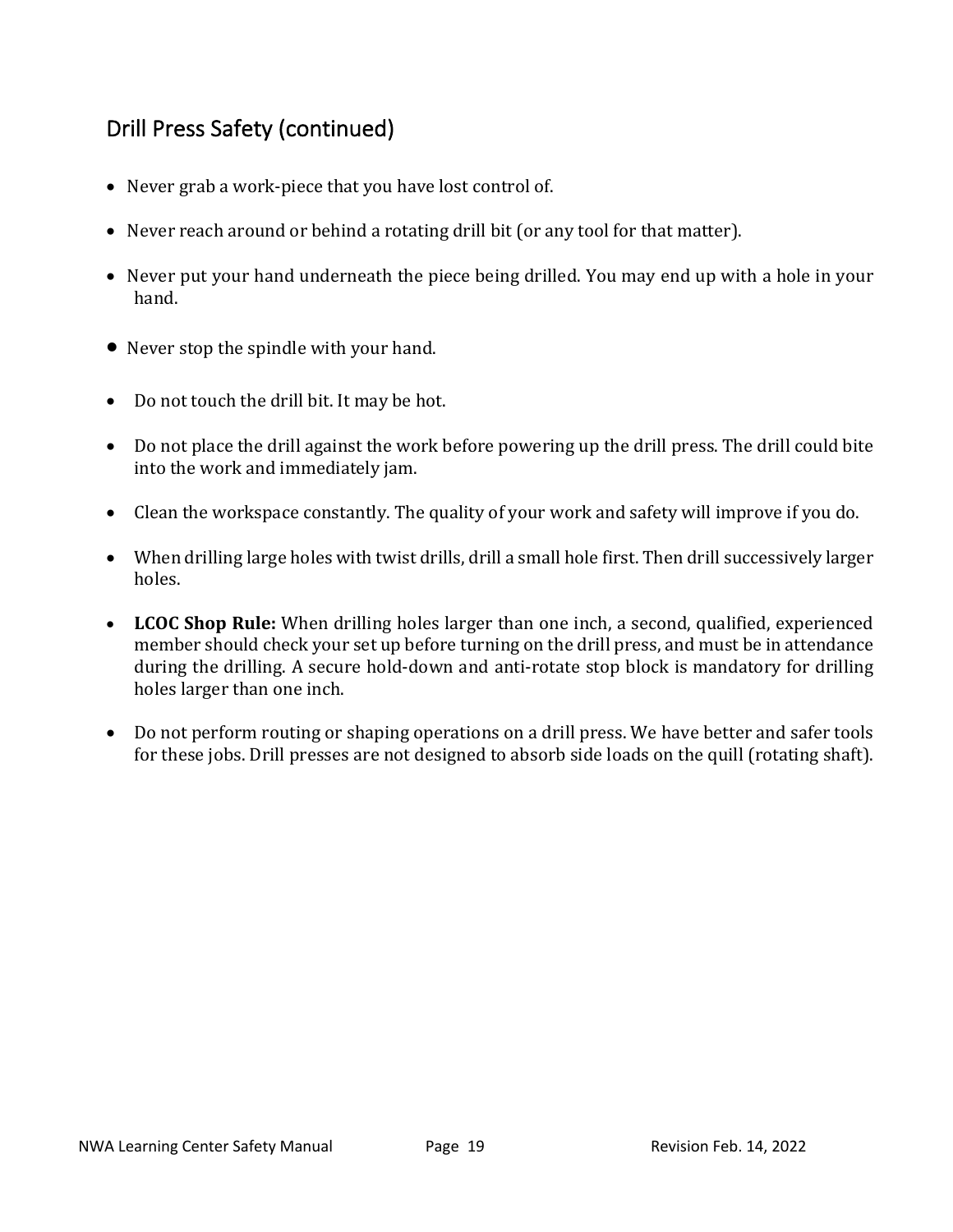# 20.0 Sanding Machine Safety *This section last revised June, 2019*

- Belt, disk and drum sanders can cause serious skin burns with incorrect use. Operators must be trained in the safe handling of this piece of equipment.
- Always use protective eyewear.
- Never wear loose clothing when sanding. Serious injury may result when your clothing gets pulled in.
- Keep the work area free of debris.
- Always turn on the dust collection when sanding. Protect your health and the health of others.
- Check that the sand paper is free from rips and is positioned properly and securely fastened before applying power. Belt sander belts must track in the center of the drums and platen.
- Check the guards and table adjustments to see that they are in the correct position and locked securely in place.
- Use the table, fence, and other guides to control the position of the work, whenever possible.
- Small or irregular-shaped pieces should be held in a hand clamp, or a special jig or fixture.
- When sanding the end grain of narrow pieces on the belt sander, always support the work against the table.
- Sand only on the side of the disc sander that is moving toward the table. Move work along this surface so it will not burn.
- Always use a pad or push block when sanding thin pieces on the belt sander.
- Use jigs or fixtures to hold the work piece whenever possible.
- Do not use power sanders to form and shape parts when the operations could be better performed on other machines or by hand.
- Sand only clean new wood. Do not sand work that has excess glue or finish on the surface. These materials will load and foul the abrasive.
- Use a brush to clean away debris from the sanding machines. Do not use your hands.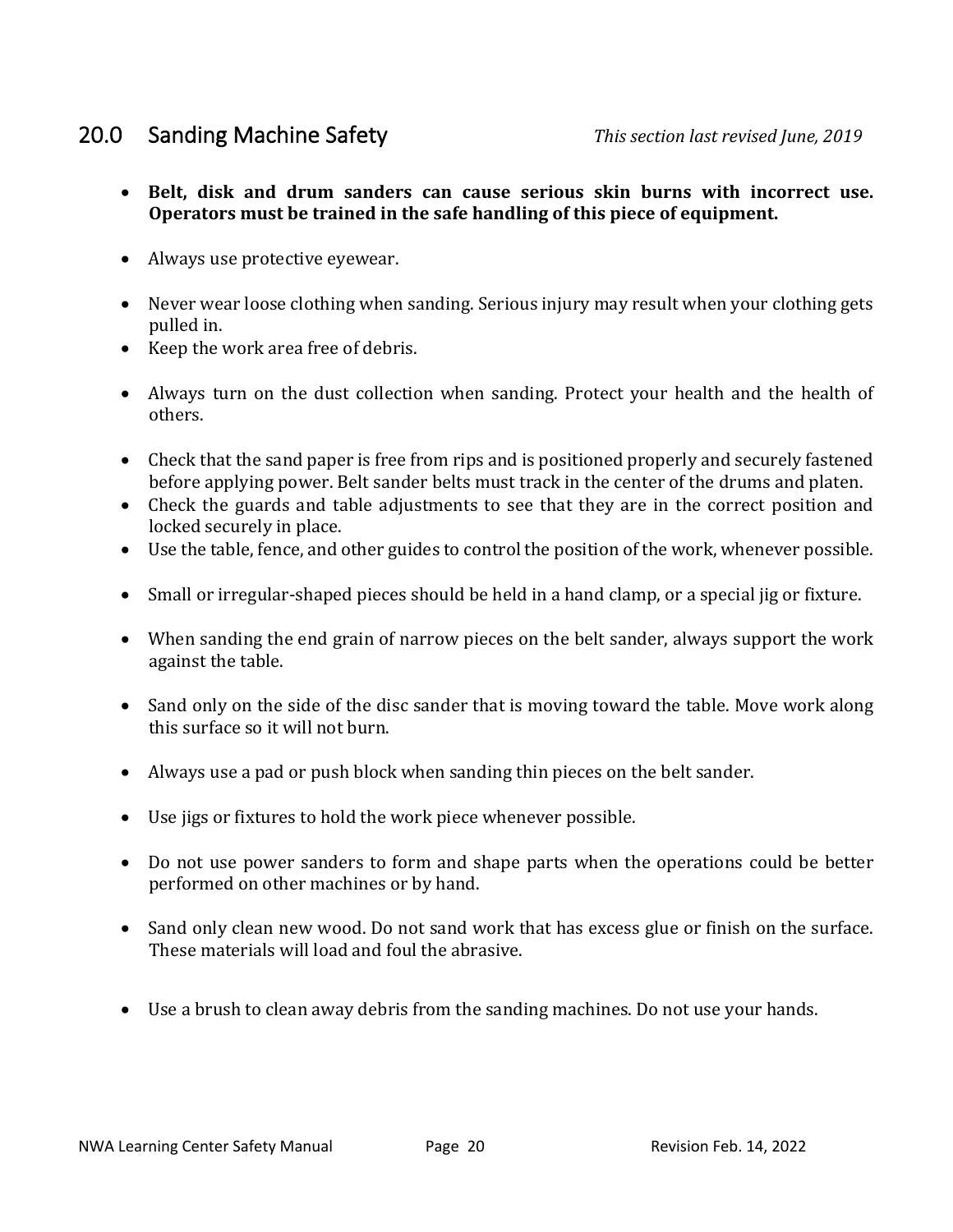# Sanding Machine Safety (continued)

- Ensure that the machine has come to a complete stop before leaving the machine. As with all power equipment, do not leave the machine running. Turn off the machine if you need to step away for a moment.
- Make sure that the sanding belt travels in the correct direction. Arrows on the back of the belt indicate the direction of travel that prevents your work from catching the belt's joint.
- Clean the work area when you are finished.
- Make sure the workpiece does not have any protruding nails, staples, screws, etc. This can damage the sanding belts or discs or sparks may start a fire.
- Don't overreach. Keep proper footing and balance at all times.
- Always be aware of where your fingers are in relation to the sander disc.
- If the machine is not working properly, shut off the power at once and notify a Safety Monitor.
- Do not remove jammed wood while sander is on. Turn off power, and wait until machine has stopped.
- Always keep hands/fingers clear of abrasive disc while sanding.
- Do not adjust tables while machine is turned on.
- Ensure adequate housekeeping measures to prevent accidents.
- Check for damaged parts on machine. Before using the machine check to see that all parts are in working order. Damaged parts should be repaired or replaced before using the machine.
- $\bullet$  Disconnect the power before servicing or changing accessories.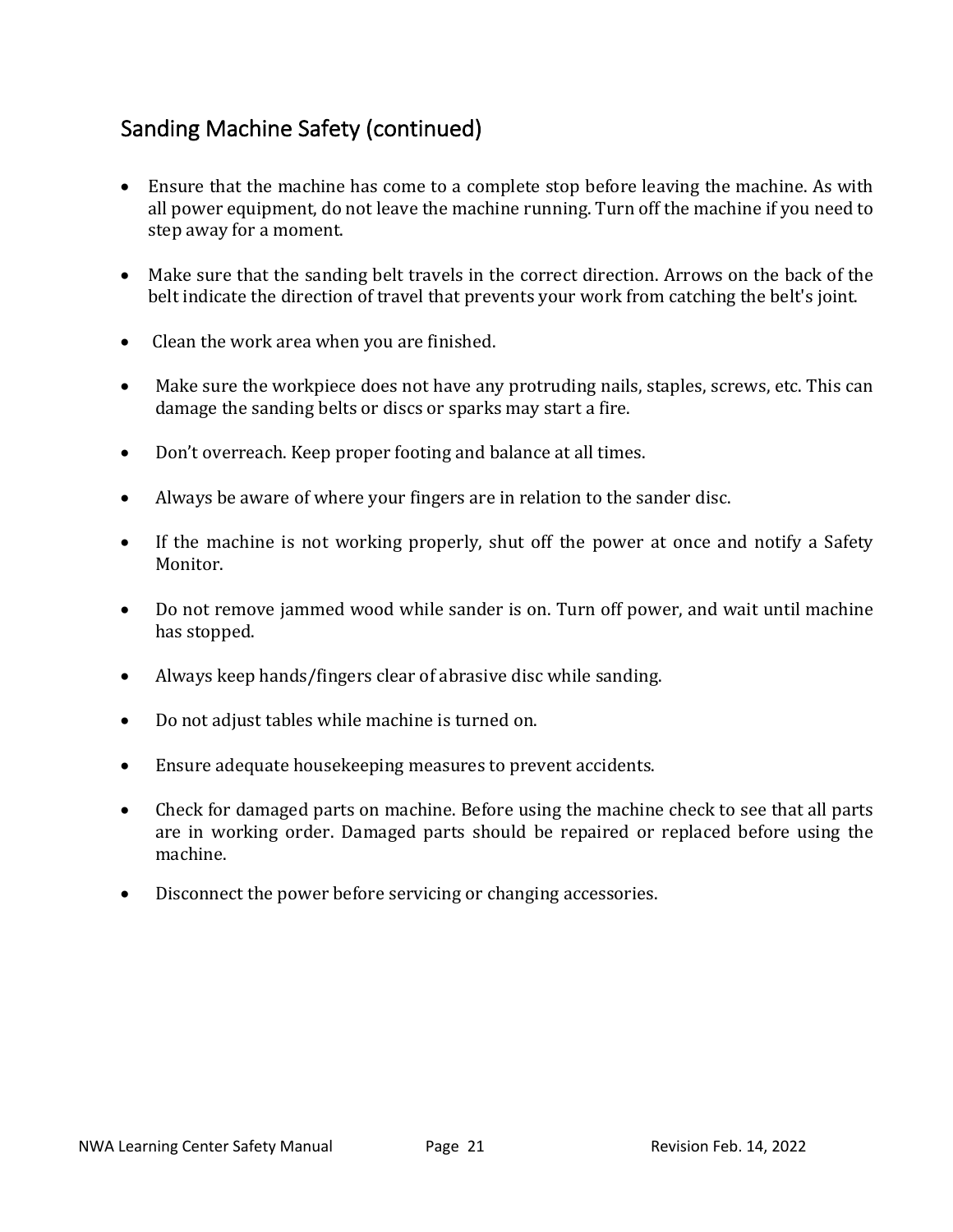# 21.0 Band Saw Safety *Pand Saw Safety This section last revised June, 2019*

- Follow the directions and safety guidelines as listed by the machine's manufacturer.
- Always keep all guards in place.
- Adjust the blade guards to within  $1/8$ " to  $\frac{1}{4}$ " of the stock.
- Blade quards more than  $\frac{1}{4}$  inch above the work invites accidents and reduces cut accuracy.
- Maintain the stock flat on the table.
- Never hold the stock 'above' the table; the material must remain flat on the table at all times.
- Only Machine Qualified members, using a miter gauge or fixture, may cut individual round stock on the band saw.
- Concentrate your attention on the job. *Stay focused until the blade has stopped moving.*
- Do not interrupt others while using power equipment.
- Never leave the machine operating while unattended.
- Keep the work area clean. Scrap wood or tools on the floor or the band saw table will lead to accidents and injuries.
- If the blade comes out of the guides or breaks, stop the saw immediately. Turn off the power.
- Do not open the access door to the machine until the wheels have come to a complete stop.
- Have a qualified member reposition or install a new blade.
- *Do not reach across the saw line.*
- Never back material out of a cut until power has been turned off and the blade has stopped.
- Always use a push stick when sawing small stock.
- Do not hold the stock in line with the saw blade. Hold the stock to the sides of the cutting line.
- Keep your hands and fingers several inches from the side of the blade.
- Remember to keep your hands clear of the table insert.
- Use 'relief cuts' on tight curves to avoid breaking the blade.

NWA Learning Center Safety Manual **Page 22** Revision Feb. 14, 2022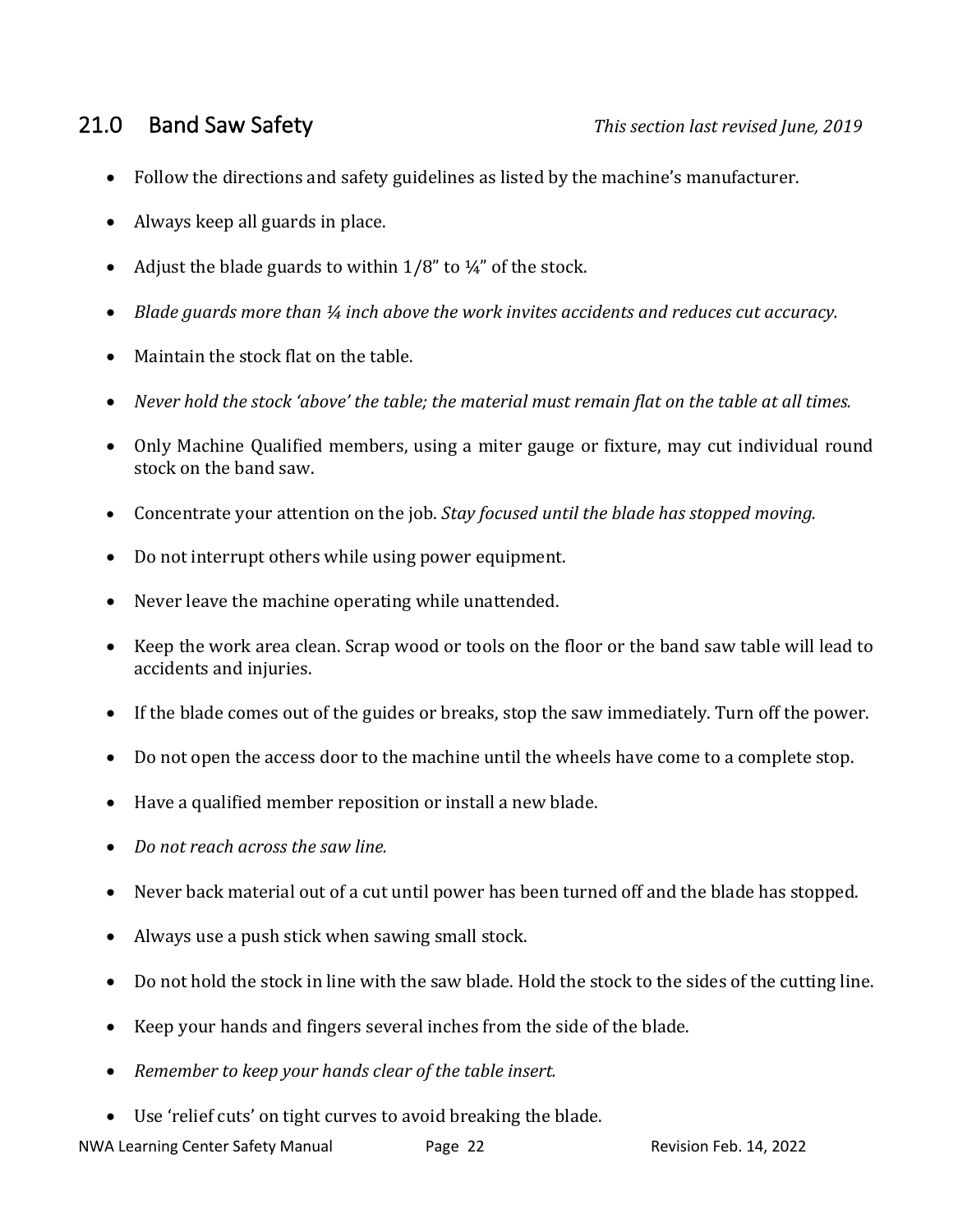# 22.0 Scroll Saw Safety *This section last revised June, 2019*

- Know and understand the saw you are using; a scroll saw can cause injuries.
- Work in a well-lighted area or use magnifying light.
- Sit or stand in a comfortable position. Relax your shoulders.
- Make all setups and adjustments with the power off.
- Always use protective eyewear. (This is mandatory for all shop operations.)
- Wearing a dust mask is recommended.
- Use the correct blade for the stock (thickness) and curvature being cut. (The NWA Scrollers Guild sets Blade selection guidelines.)
- Check the direction of blade and insert it with the teeth pointing down.
- Tension the blade correctly; turn tension until just snug. Adjust the guides so they properly support the blade.
- Do NOT over tighten the setscrews that hold the blade in place at the top and bottom. This will break the mechanism that holds the blade in place and cause blade breakage.
- Adjust the cutting speed to your skill level, wood species and/or the project design.
- Know where the on/off switch is or how to use the foot control pedal.
- Use a "hold-down" if necessary to keep your work piece from jumping. Always keep both hands on your work piece to keep constant pressure on the piece.
- Keep your fingers away from the blade and out of line with the saw blade.
- Let the blade do the cutting. Don't force the wood.
- Plan your cuts to avoid having to back out of curves.
- If the blade breaks, immediately stop the machine, and then carefully remove and replace it.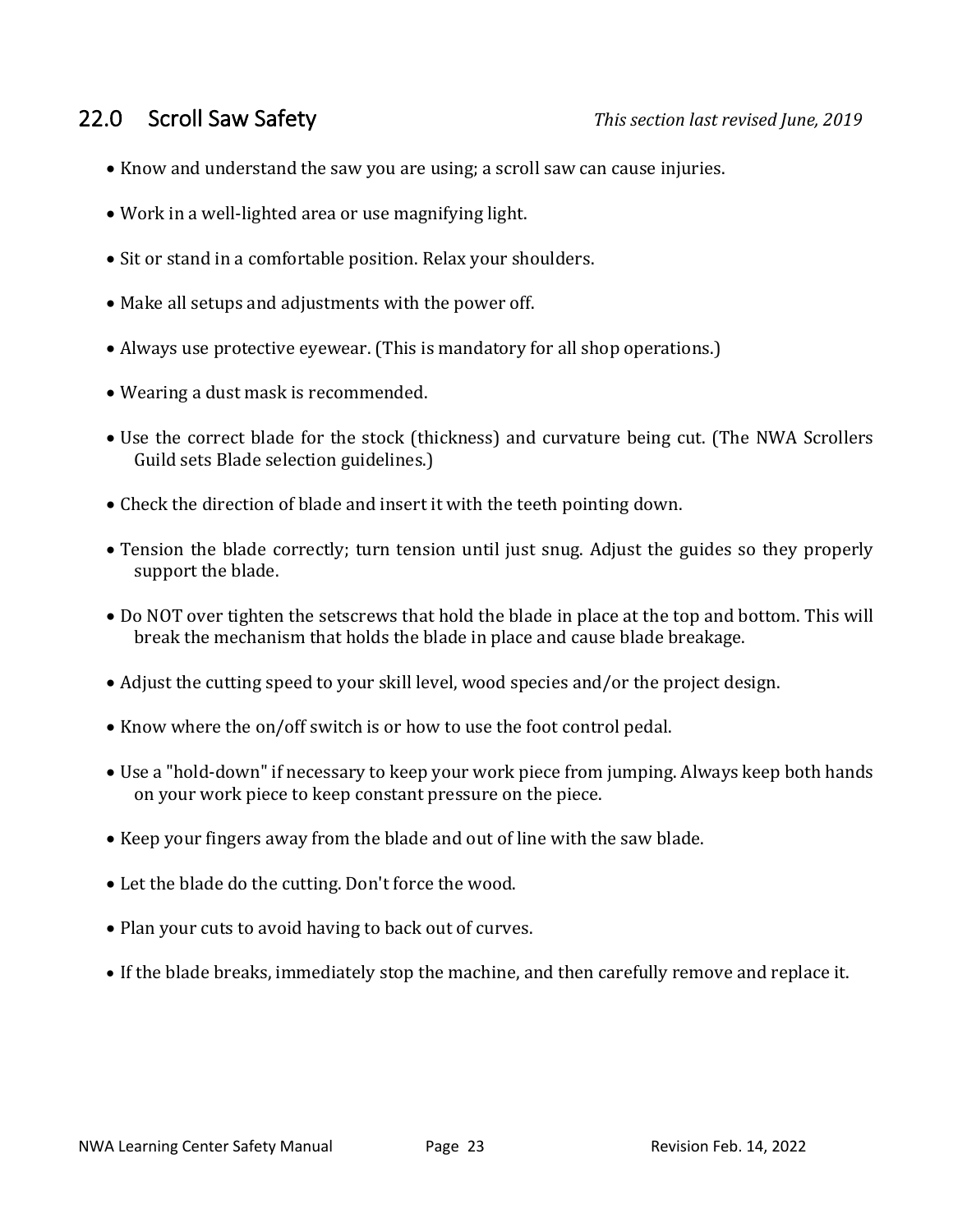- Always wear eye protection.
- Hearing protection is recommended.
- Keep hands at least three inches from the blade when cutting.
- Do not allow hands or arms to cross under or across the blade when cutting.
- Be sure wood is firmly supported against the fence and the saw table. Wood with a severely bowed surface against either the fence or the saw table may not be cut with a miter saw. Note: Please consider hand planning or jointing the bowed surface before miter cutting.
- Wood longer than the saw table should be supported by arm extensions or other supporting devices.
- Turn on the dust collector; be sure the blast gate is open and that there is air flow.
- Depress the trigger, **wait until the machine reaches full speed**, and then push down on the saw to make the cut.
- Release the trigger and **be sure the blade has stopped before lifting the saw** from the cut.
- Always keep a firm grip on the operating handle until the trigger is released and blade **stops.**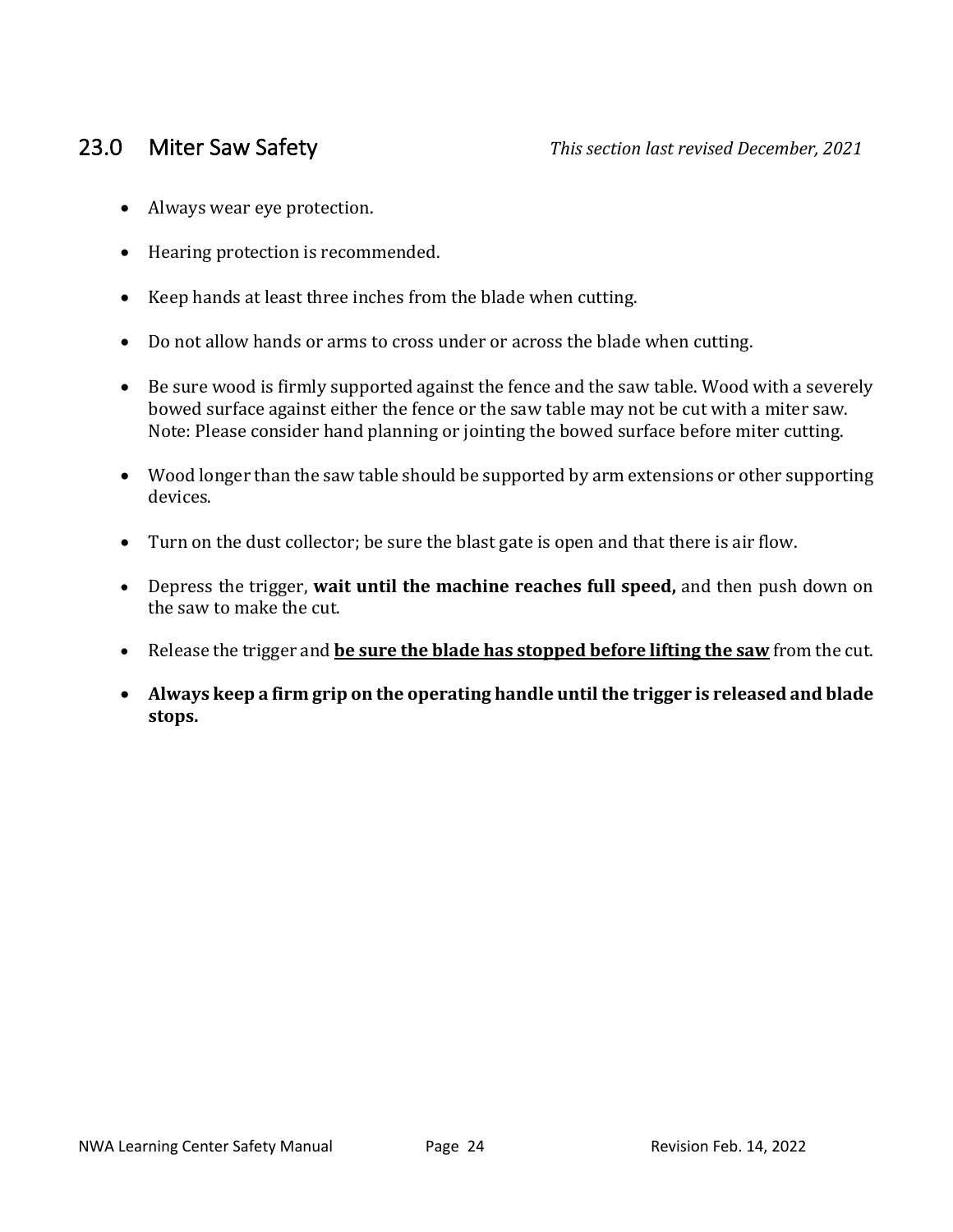# 24.0 Sliding Miter Saw Safety *This section last revised December, 2021*

- Always wear eye protection.
- Hearing protection is recommended.
- Keep hands at least three inches from the blade when cutting.
- Do not allow hands or arms to cross under or across the blade when cutting.
- Be sure wood is firmly supported against the fence and the saw table. Wood with a severely bowed surface against either the fence or the saw table may not be cut with a sliding miter saw. Note: Please consider hand planning or jointing the bowed surface before miter cutting.
- Wood longer than the saw table should be supported by arm extensions or other supporting devices.
- Turn on the dust collector; be sure the blast gate is open and that air is flowing.
- **TO SLIDE CUT:** Pull the saw out to its full extension or to the front edge of the board. Depress the trigger, **wait until the machine reaches full speed**, and then push down on the saw and then push the saw toward the fence until the cut is completed. NEVER make a cut by pulling the saw toward you as the blade can climb on top of the workpiece and come toward you.
- **FOR NON-SLIDING CUT (miter cut/ cross cut):** Securely tighten the slide lock knob. Raise saw arm to its full height. Depress the trigger, **wait until the machine reaches full speed,** and then slowly lower the blade into and through the workpiece. After completing the cut, release the trigger and **be sure the blade has stopped before lifting the saw** from the cut.
- Always keep a firm grip on the operating handle until the trigger is released and blade stops.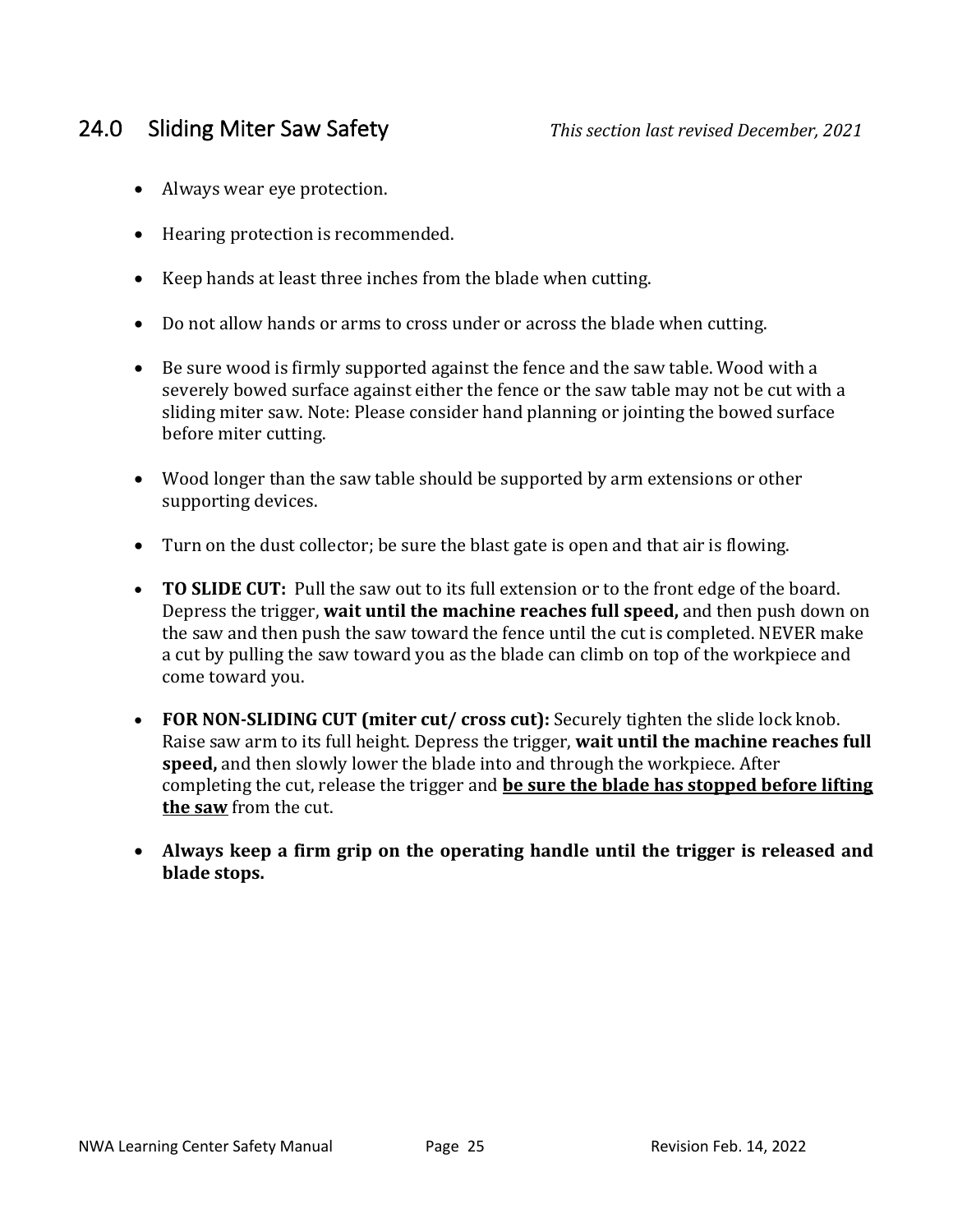# **25.0 Router Table Safety** *This section added December, 2021*

- Wear eye and hearing protection.
- Avoid loose fitting clothing; remove jewelry and tie back long hair.
- Before starting to work, make sure the dust collector is attached and working; turn on the dust collector when making cuts.
- Be certain the router is unplugged when installing or removing a bit, or when making adjustments to the bit or fence position.
- Use only clean, sharp and undamaged bits. Use 1/2" diameter shank bits whenever possible.
- To install or remove a bit, use the lift crank to raise the router, and install/remove the bit from above the table.
- Know how to properly install a bit; do not allow the bit to bottom out in the collet, and do not push the bit into the collet past the straight shank part of the bit. Install a plate insert that is the appropriate size for the bit.
- Limit the depth of cut per cutting pass. As a general guideline, the depth of cut per pass should be no greater than 1/4" for bits greater than 1/4" diameter, and no greater than the bit diameter for bits less than 1/4" diameter. Use multiple passes as necessary to achieve the final depth.
- Select the appropriate router speed (rpm) for the bit. As a guideline, use 21,000 rpm for bits less than 1" diameter; reduce the speed to 16,000 rpm for bits greater than 1" diameter.
- When using the fence, adjust the fence to align with the bit edge or bearing; a micro-adjustment jig is available for making fine adjustments. Adjust the wings of the fence from side to side so they're tight to, but not touching, the bit.
- Before starting the router, clear the table of anything other than the work piece and necessary guides or jigs.
- Feed the work piece against the direction of cutting blade rotation. Otherwise, the cutter blade can grab and pull the work piece out of control. For the most common operations, this means the work piece should be fed from right to left in front of the bit. Do not feed the work piece in between the bit and the fence.
- Keep your hands at least 3" away from the cutting area. Use holding jigs for small pieces or push blocks to keep your hands at a safe distance.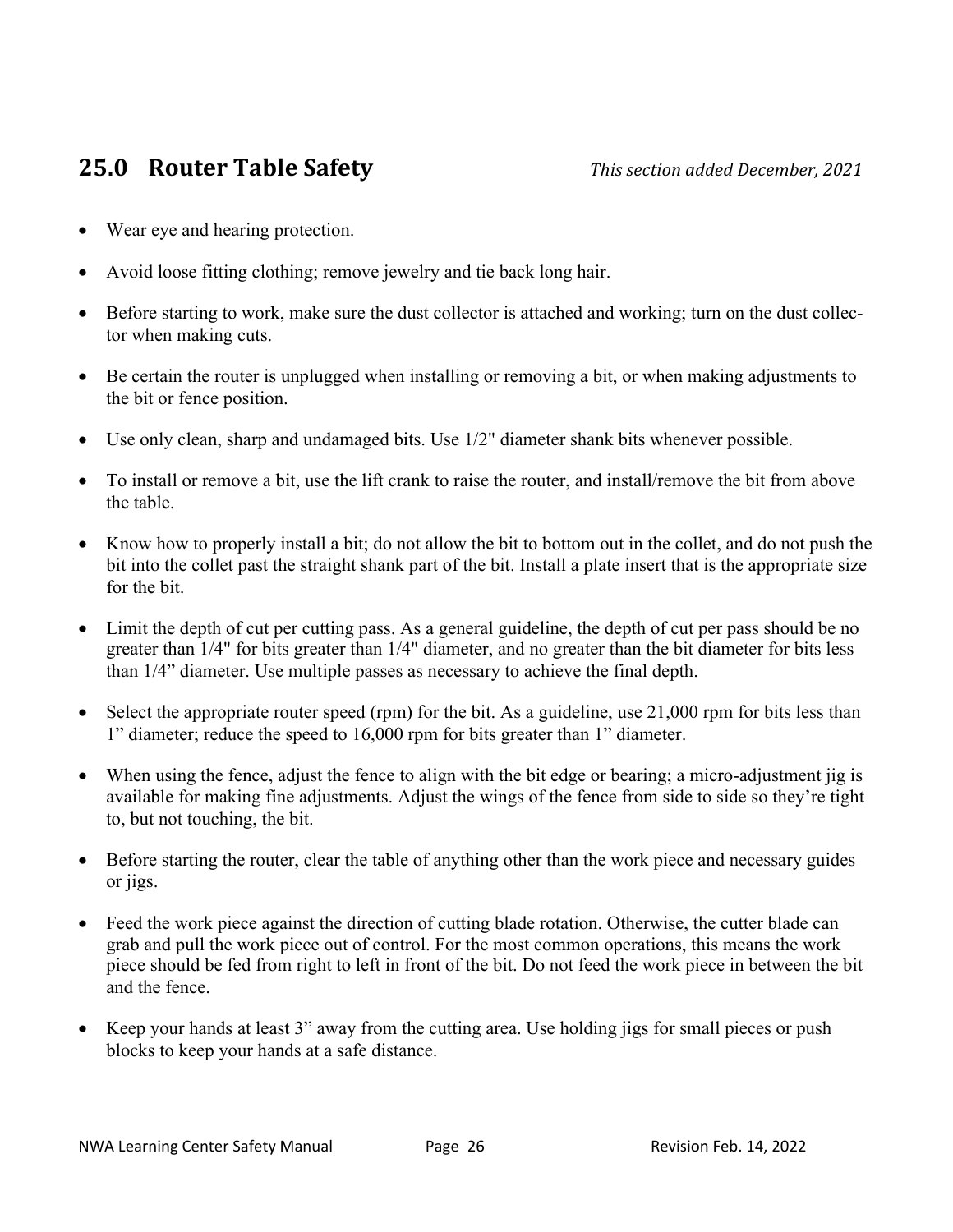# Router Table Safety (continued)

- Use feather boards to keep narrow pieces against the fence and the table, and as otherwise needed to control your work piece.
- When using a bearing bit without the fence, keep your hands and fingers on top of the work piece and at least 3" away from the cutting area. Avoid the temptation to hang your fingers over the edge of the work piece to push it along. Use push blocks if needed.
- Never force a cut. Hit the safety power shutoff switch if the work piece catches or overloads the router, and make necessary adjustments before restarting.
- Seek help with a heavy, long or awkward work piece.
- Never leave the router running when not attended.
- If you are unsure of or uncomfortable with a setup or cut, don't do it. Seek help from a more experienced member.
- When work is complete, turn off the router and dust collector. Unplug the router. Remove the bit (CAUTION: It may be hot!) and return bit and tools to their proper places. Clean chips and dust from the table, the router enclosure, and surrounding area.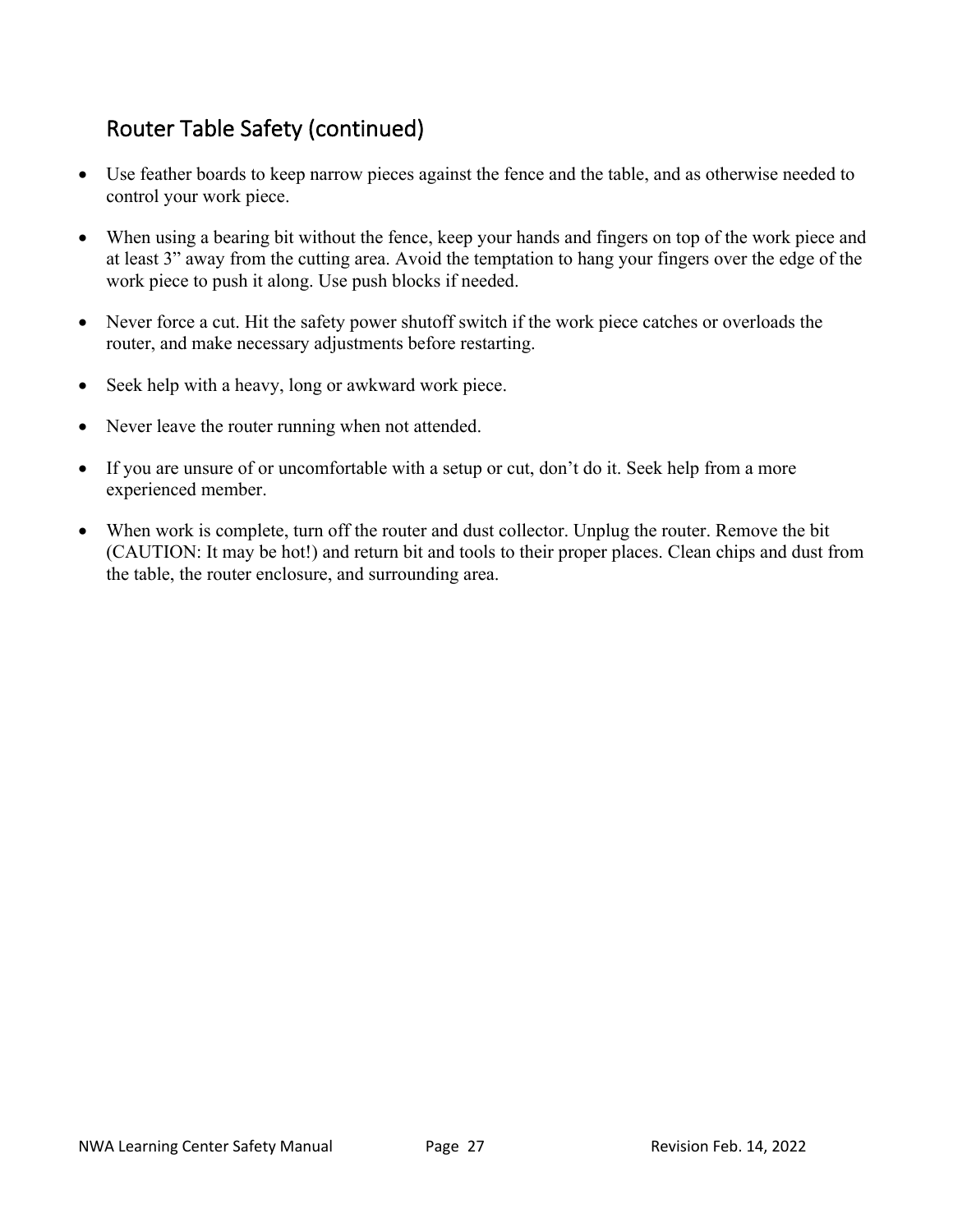# **26.0 Electrical Power Safety** *This section last revised Sept. 2013*

- **Never plug in a machine that has been red tagged for safety reasons unless you are working on corrective action for that machine.**
- Do not remove ground pins from power plugs. If a ground pin comes off a power plug, red tag the machine until it is replaced. (If a ground is provided it is presumed necessary for safety.)
- If you see or smell arcing (sparks), smoke, burn marks or other signs of electrical hazard, immediately shut off machine and notify a Safety Monitor.
- Do not overload branch circuits by using cue taps to plug in multiple devices. (Cube taps may only be used with permission of a Safety Monitor and then only after consideration of the total load on that branch circuit.
- **Never place ANYTHING on power transformers or electrical switch gear. This is a serious fire hazard.**
- Extension and power cord safety:
	- The use of extension cords should be minimized. Find a closer outlet or move the tool.
	- Do not string extension cords across floor. Avoid tripping hazards.
	- Power cords may not be suspended across aisles at an elevation below seven feet.
	- Do not hang things from power cords; they are not weight bearing supports. This is unsafe.
- Do not make wiring changes or electrical repairs to machines unless authorized by the LCOC.
- Wiring boxes and machine power wiring may only be worked on with the power disconnected.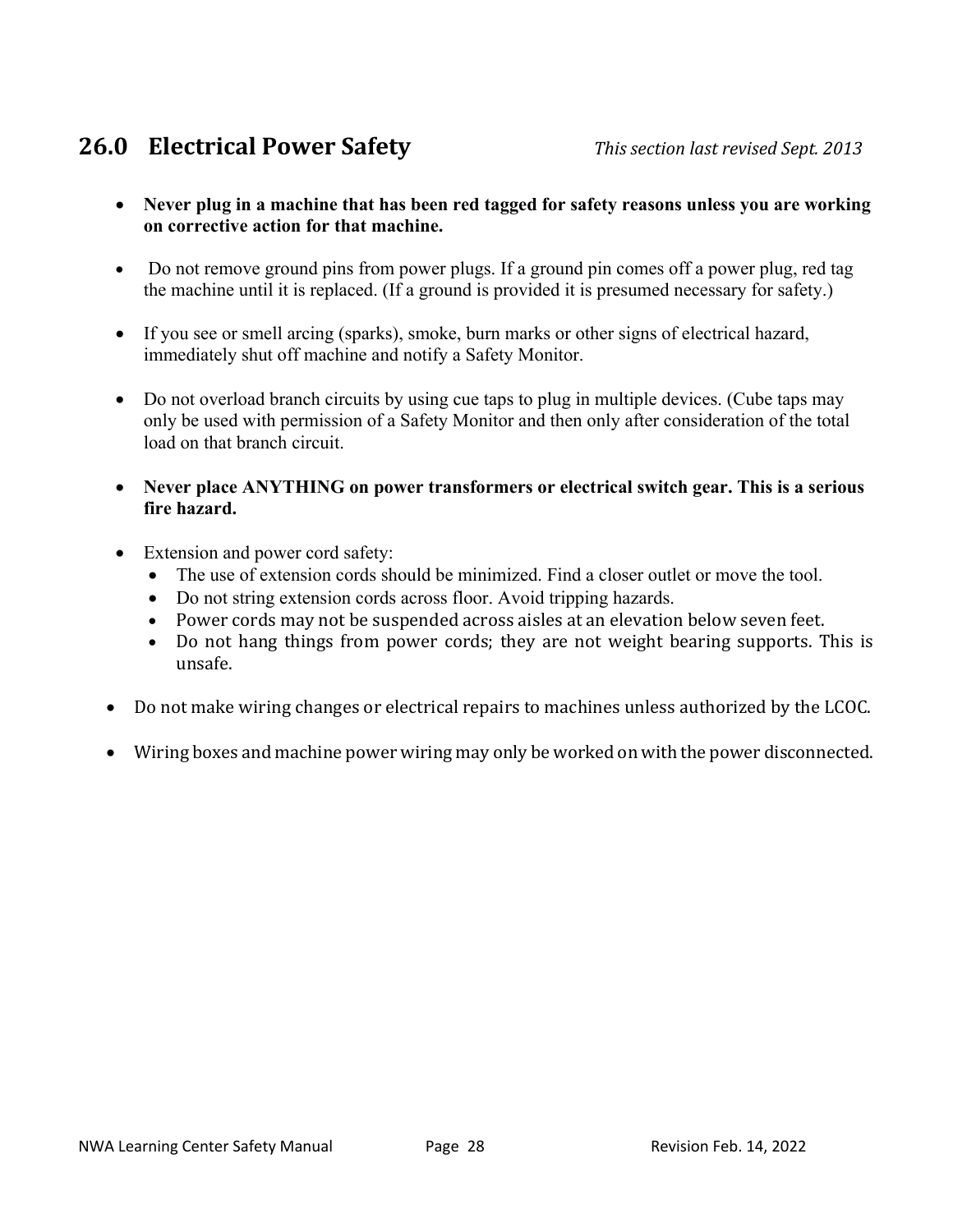# Participation Agreement



# NORTHEASTERN WOODWORKERS ASSOCIATION

P.O. Box 246, Rexford, New York 12148-0094

Voice 518-371-9145 · FAX 373-1449 · e-mail NEWoodwork@aol.com · web www.woodworker.org

### **Participation Agreement Herm Finkbeiner Learning Center**

I, \_\_\_\_\_\_\_\_\_\_\_\_\_\_\_\_\_\_\_\_\_\_\_\_\_\_\_\_\_\_\_\_\_\_\_\_\_\_\_\_\_\_\_\_\_\_\_\_\_\_\_\_\_\_\_\_, am participating in activities at the [ print your name ]

Herm Finkbeiner Learning Center sponsored by the Northeastern Woodworkers Association (NWA). As a condition of participating, I agree to the following:

- I agree to abide by the rules and safety guidelines established by the NWA, its standing committees, and any Special Interest Groups (SIGs) that I participate in.
- I acknowledge that woodworking tools and machines can cause injury or even death, even if used in a prudent or careful manner. I agree to take responsibility for my own actions and participate in activities at the Learning Center at my own risk.
- I will hold the NWA and its Officers, Board Members and Committee Chairpersons, Erie Materials, Inc. (the building owner), and event sponsors harmless for liability for personal injury to myself and damage to my personal property.
- This Participation Agreement is binding upon me, and my heirs, successors and assigns.
- I will work safely. I will stop and ask questions if I am unsure of the safe way to work.
- If I see something that is potentially unsafe, I will correct the situation if I can, otherwise I will bring the situation to a responsible or knowledgeable person's attention.
- To the best of my ability, I will help others to be safe and contribute my knowledge and skills to the success of the programs I participate in and enrich the experience of other participants.
- I acknowledge that I have been given a copy of the NWA Learning Center Safety Manual and/or that I can access it on the NWA website: www.woodworker.org

This Participation Agreement will remain in effect from the date I have signed this document until revoked by me in writing.

\_\_\_\_\_\_\_\_\_\_\_\_\_\_\_\_\_\_\_\_\_\_\_\_\_\_\_\_\_\_\_\_\_\_\_\_\_\_\_\_\_\_\_\_\_\_\_\_\_\_\_\_\_\_\_\_\_\_\_\_ \_\_\_\_\_\_\_\_\_\_\_\_\_\_

[ Participant or Parent/Legal Guardian's Signature ] [ Date ]

If the participant is a minor, print the parent or legal guardian's name: \_\_\_\_\_\_\_\_\_\_\_\_\_\_\_\_\_\_\_\_\_\_\_\_\_\_

If the participant is a minor, please state his/her age:  $\Box$  Years Old